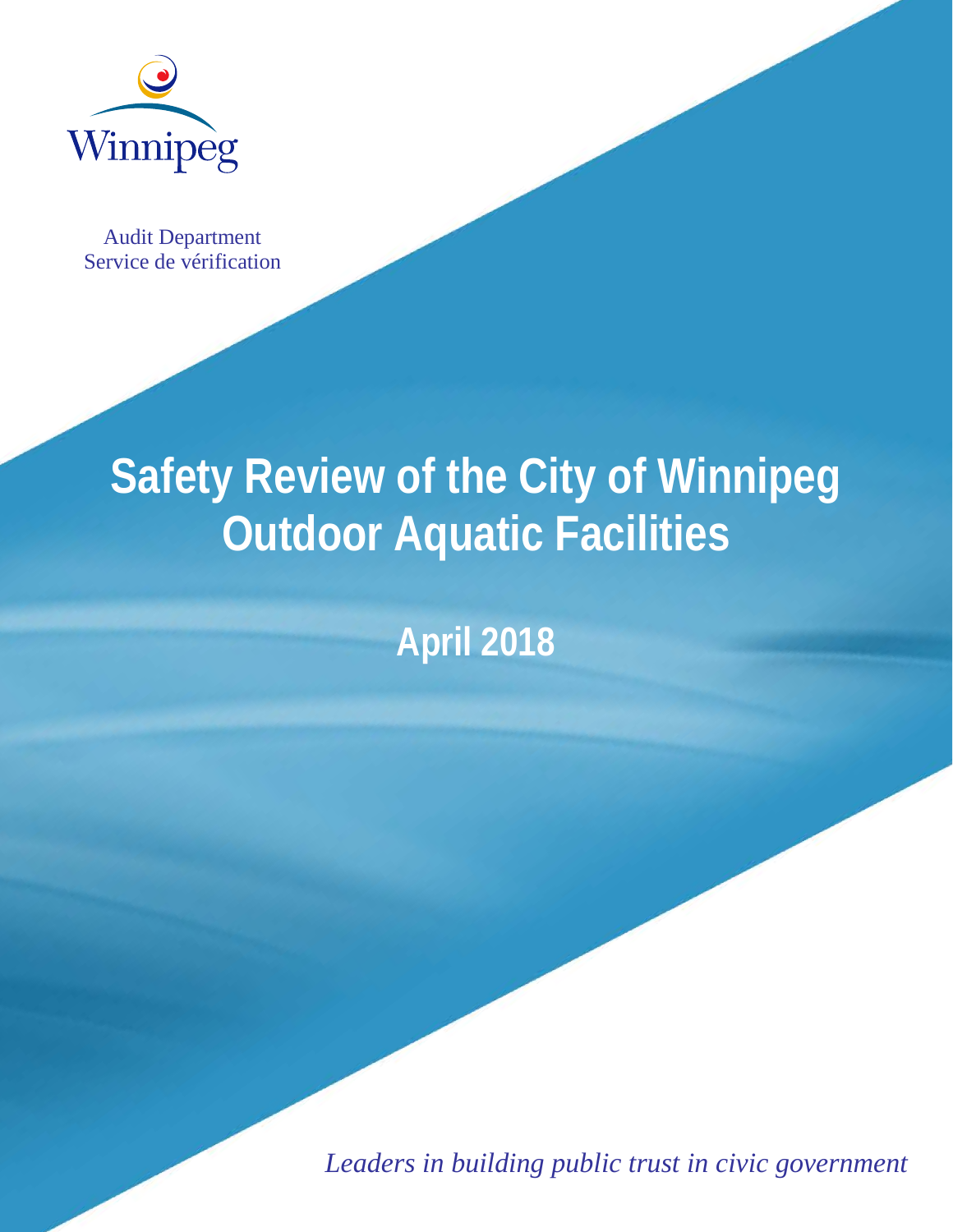| 3  |
|----|
| 3  |
| 4  |
| 4  |
| 4  |
| 5  |
| 8  |
| 11 |
| 20 |
| 35 |
| 37 |
|    |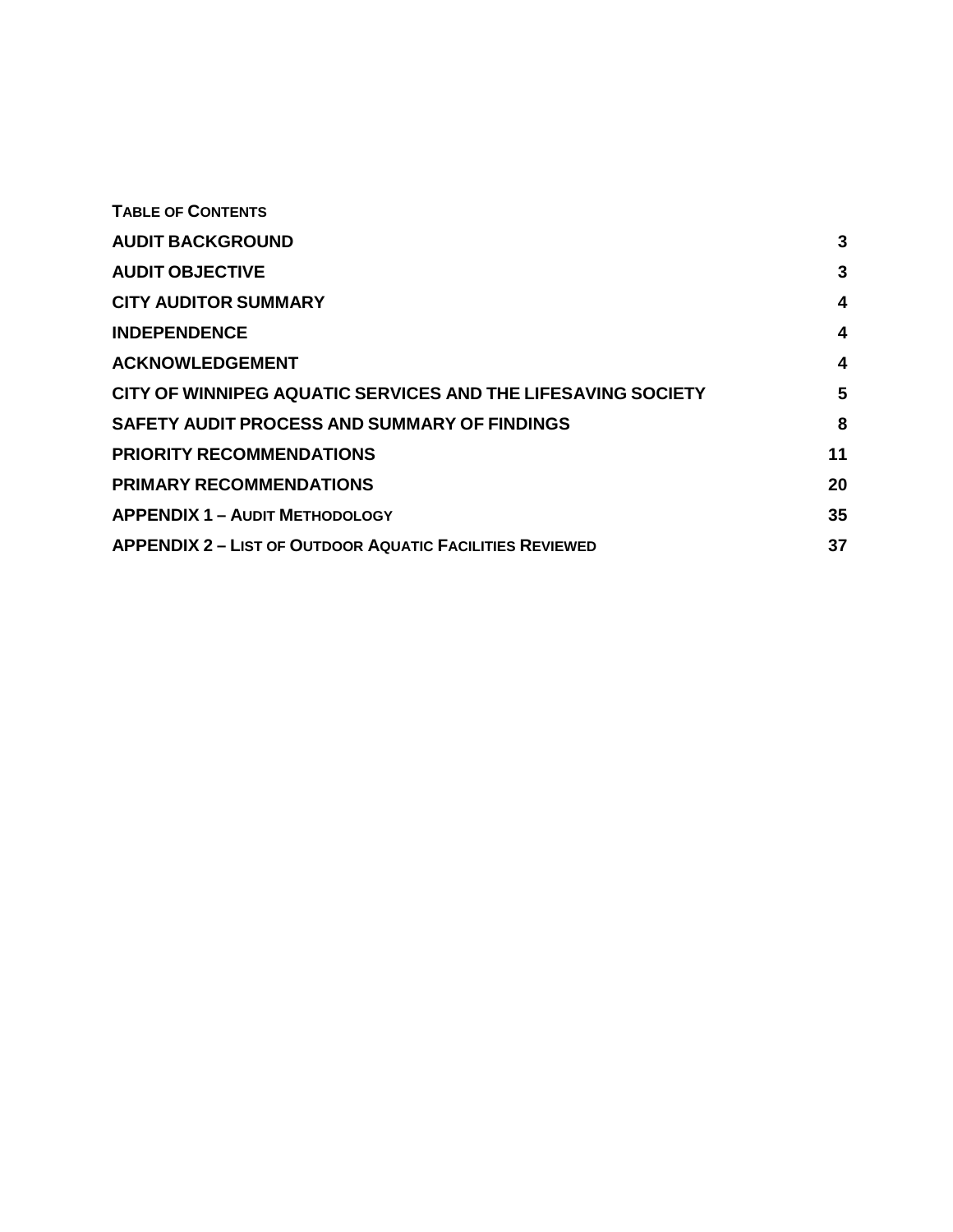# **AUDIT BACKGROUND**

<span id="page-2-0"></span>*The Lifesaving Society – Manitoba Branch was awarded a contract to conduct the safety review of the City's outdoor aquatic facilities.*

- On March 20, 2013, a Safety Review of the City of Winnipeg Indoor Aquatic Facilities was presented to Council, at which time a motion was approved to include a Safety Review of the City of Winnipeg Outdoor Aquatic Facilities to the Audit Plan.
- ♦ A safety review of the City of Winnipeg Outdoor Aquatic Facilities was included in the City Auditors Audit Plan 2015 – 2018.
- ♦ The Audit Department issued a Request for Proposal (RFP) to identify experienced and capable proponents to conduct the review. In June 2017, a contract was awarded to the Lifesaving Society – Manitoba Branch Inc. The proposal was evaluated based on the experience of the proponent, the proposed project approach/methodology and a fixed-price quote.
- ♦ The work performed under the contract consisted of a safety review of all ten outdoor swimming pool facilities, a sample of nine wading pool facilities and three spray pads.
- ♦ The Lifesaving society evaluated the overall operation of the outdoor aquatic facilities selected through on-site inspections conducted July 13, 2017 to August 18, 2017.
- ♦ The Lifesaving Society identified a series of recommendations for improvement.
- ♦ The audit methodology is located in **Appendix 1**.

# **AUDIT OBJECTIVE**

<span id="page-2-2"></span><span id="page-2-1"></span>*Improve the safety processes and practices of the City of Winnipeg outdoor aquatic facilities.*

♦ The objective of this audit was to evaluate the outdoor aquatic facilities safety processes and practices and report on the facilities adherence to Manitoba regulations and the Lifesaving Society best practices.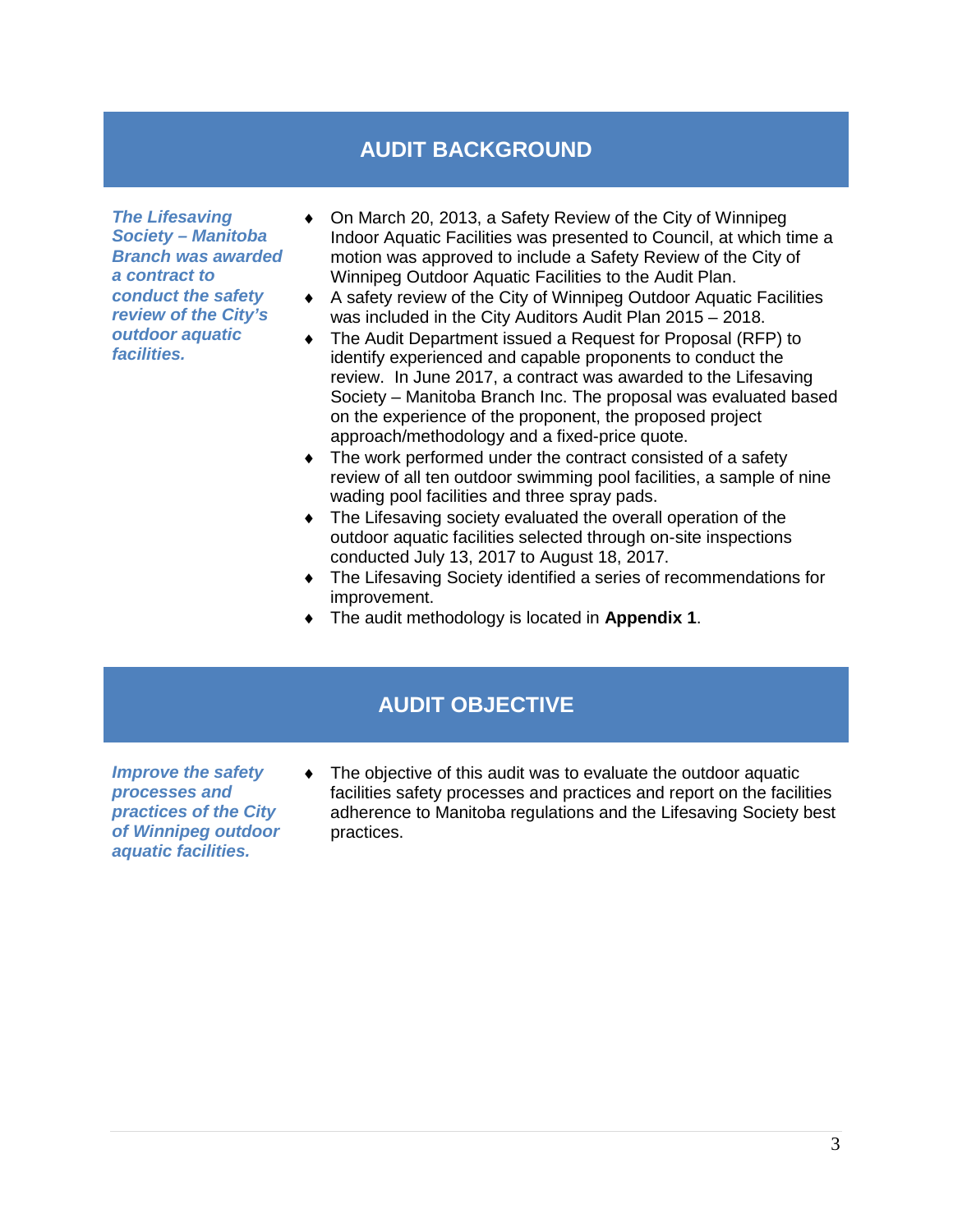# **CITY AUDITOR SUMMARY**

<span id="page-3-0"></span>*This safety audit presents the Priority and Primary Recommendations identified by the Lifesaving Society.*

- The Audit Department reviewed the report provided by the Lifesaving Society and we are presenting the Priority and Primary Recommendations identified by the Lifesaving Society, which are categorized according to Lifesaving Society's perceived impact on safety.
- The Priority and Primary Recommendations are divided into two sub-categories based on an assessment by the Lifesaving Society:
	- o Findings that do not meet the Province of Manitoba regulations, and
	- o Findings that do not meet the Lifesaving Society's position on what constitutes reasonable safe practice.
- ♦ The recommendations presented in this report are all Priority and Primary Recommendations, which in the opinion of the Lifesaving Society address an unreasonable risk to public safety.

# **INDEPENDENCE**

<span id="page-3-1"></span>The Audit Department is classified as an independent external auditor under *Government Auditing Standards* due to statutory safeguards that require the City Auditor to report directly to Council, the City's governing body, through the Audit Committee.

The Audit Department team members selected for the audit did not have any conflict of interest related to the audit's subject matter.

# **ACKNOWLEDGEMENT**

<span id="page-3-2"></span>The City of Winnipeg Audit Department would like to acknowledge the assistance of staff from the Aquatic Services Division, Community Services Department and the Municipal Accommodations Division, Planning, Property and Development Department who were involved in this project, for their assistance in providing time, information, expertise, co-operation and resources throughout the duration of the project. In addition, we would like to acknowledge the Lifesaving Society – Manitoba Branch, which was engaged to conduct the review.

Bryan Mansky, CPA, CMA, MBA, CIA Date City Auditor

March 2018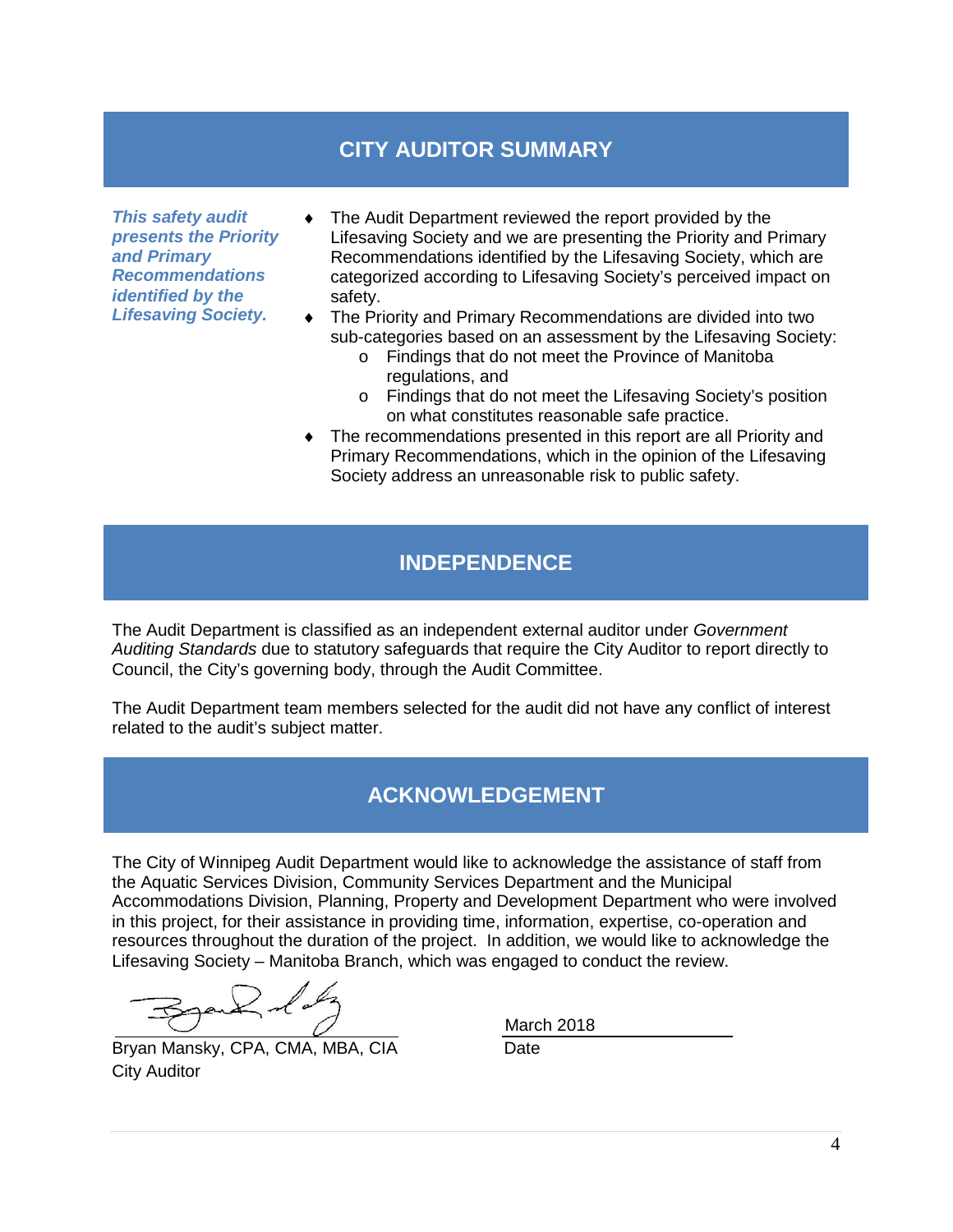# <span id="page-4-0"></span>**CITY OF WINNIPEG AQUATIC SERVICES AND THE LIFESAVING SOCIETY**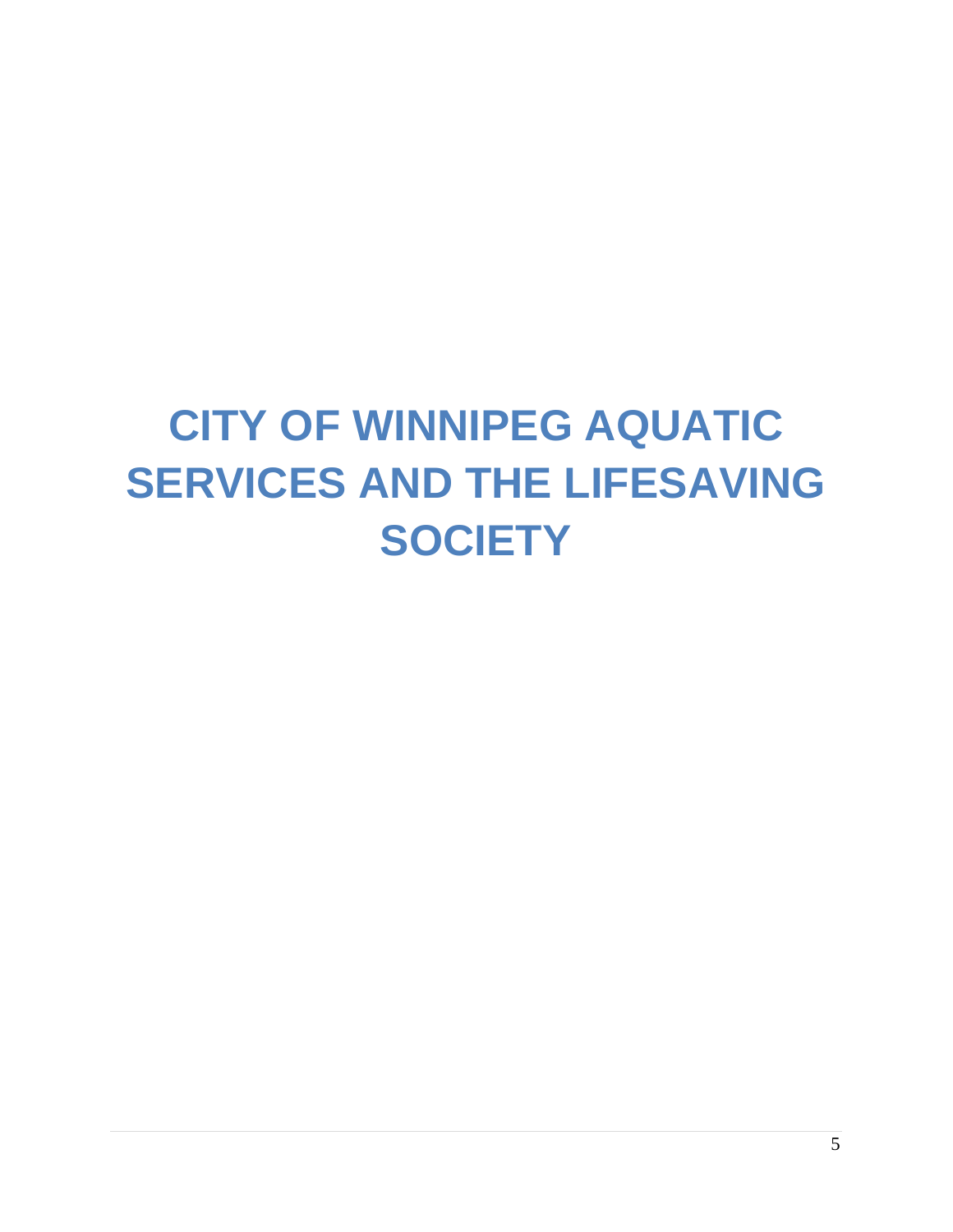# **1.1 City of Winnipeg Community Services Department**

- ♦ The mission statement of the Community Services Department is: "Working together to build strong communities".
- ♦ The Department has a guiding principle to maintain that a safe and healthy environment is a priority in the Department, for staff as well as the public who receive their services.
- ♦ The objectives of the Department and division align with the directions outlined in OurWinnipeg under recreation which include:
	- $\circ$  Promote and enable opportunities for all age groups to be active as part of their daily lives.
	- o Work with community partners to provide services that are responsive to the community's recreation and leisure needs.
	- o Directly provide, or facilitate through partnerships, equitable access to a base level of recreation, culture and leisure services for all Winnipeggers.
	- o With community partners, participate as a leader in planning and delivering recreation and leisure services in Winnipeg.
	- o Provide or facilitate community development and recreation opportunities for vulnerable youth.
	- o Plan for sustainable and connected recreation and leisure infrastructure.

# **1.2 City of Winnipeg Aquatic Services**

- ♦ The City of Winnipeg outdoor aquatic services are jointly provided by staff in the Aquatic Services Division of the Community Services Department, for the recreational programming and operation of public services, and the Municipal Accommodations Division of the Planning, Property and Development Department, for building and water condition maintenance.
- $\bullet$  The outdoor aquatic facilities are comprised of a total of: 10 outdoor pools, 83 wading pools, and 20 spray pads which operate on a seasonal basis.
- ♦ There are 47 permanent staff positions which include: 1 Manager, 3 Recreation Coordinators, 1 Storekeeper, 6 Pool Supervisors, 19 Head Instructor Guards, 1 Chief Swim Instructor, 3 Active Living Supervisors, 1 Recreation Technician, and 12 Clerks/Cashiers as well as 279 temporary positions comprised of Instructor Guards, Clerks/Cashiers and Wading Pool positions.
- ♦ The City of Winnipeg swimming pools and wading pools are regulated under the Province of Manitoba's Public Health Act Regulation 132/97 - the Swimming Pools and Other Water Recreational Facilities (MR 132/97).
- ♦ Annually, the City of Winnipeg is required to apply for a permit to operate the outdoor pools and wading pools. Before an outdoor aquatic facility site is opened, an initial inspection is conducted by a Manitoba Public Health Inspector. If any item of concern is identified, the City is issued a notice to correct, which is remedied by the City. The inspector will return for another inspection and once satisfied that the facility meets provincial regulations and that the facility is safe for public use, an annual operating permit is issued.
- ♦ The City of Winnipeg has continuously been successful in obtaining the operating permits, as issued by the Province of Manitoba - to ensure compliance with the regulation, for all outdoor aquatic facilities.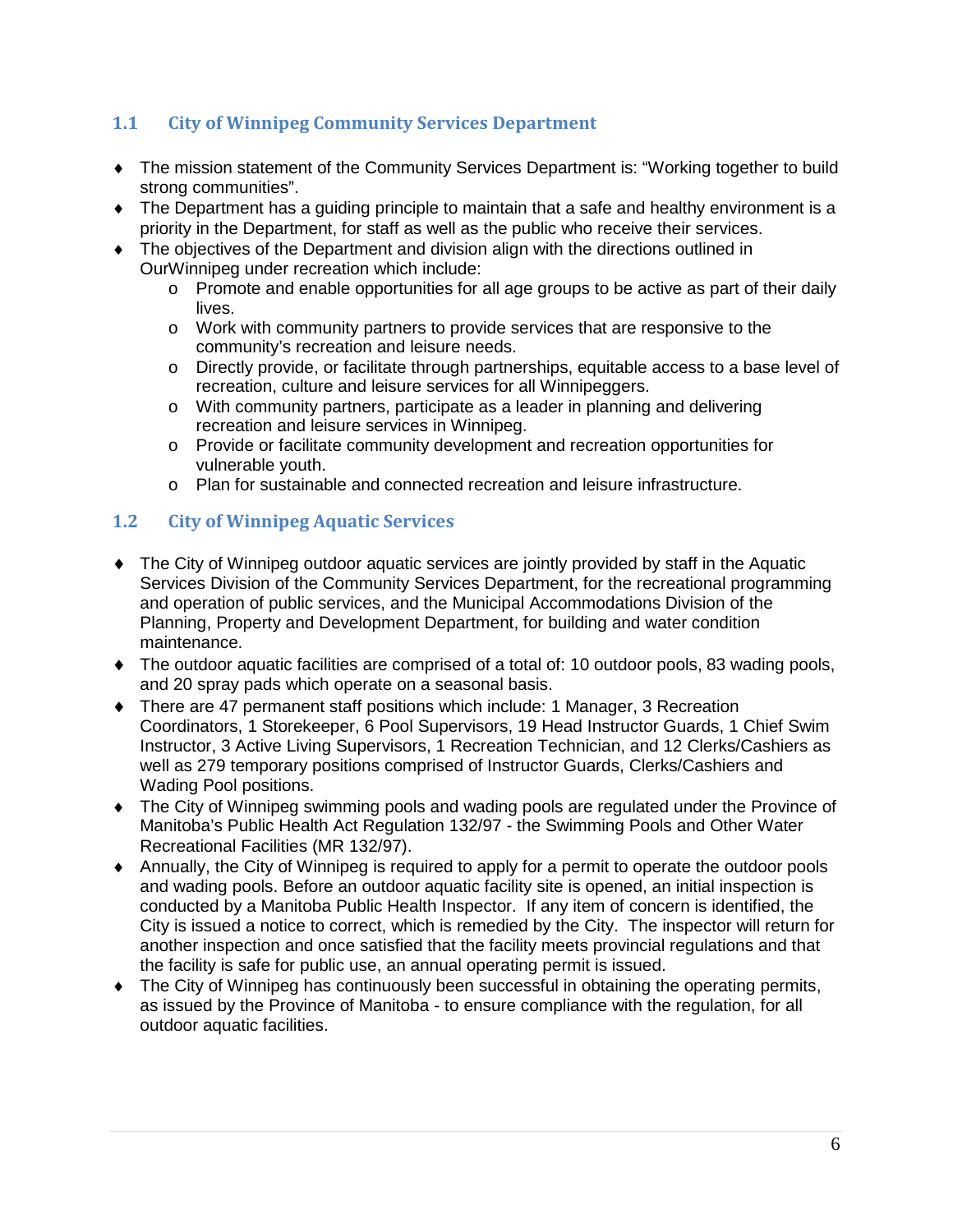# **1.3 The Lifesaving Society**

- ♦ The Lifesaving Society is an independent, charitable organization providing programs, products and services designed to prevent drowning and water-related injury.
- ♦ While Manitoba public pools are regulated under the Province of Manitoba's Public Health Act Regulation 132/97, the Lifesaving Society has developed further standards based on extensive research of existing standards, guidelines and best practices from Canada and abroad, which address additional safety issues or topics that provincial regulations or guidelines may be silent on which have been deemed relevant by the Lifesaving Society.
- ♦ The Lifesaving Society standards presented in the Lifesaving Society's Public Pool Safety Standards document are to provide further guidance to public pool owners and operators on matters not addressed in regulation or guidelines in their own jurisdictions, and assist aquatic staff in operating safe facilities.
- ♦ The safety standards do not replace or supersede the Manitoba Regulations, but they are considered, by the Lifesaving Society, the standard which facility operators should work towards to enhance safety within their operations and to prevent drowning.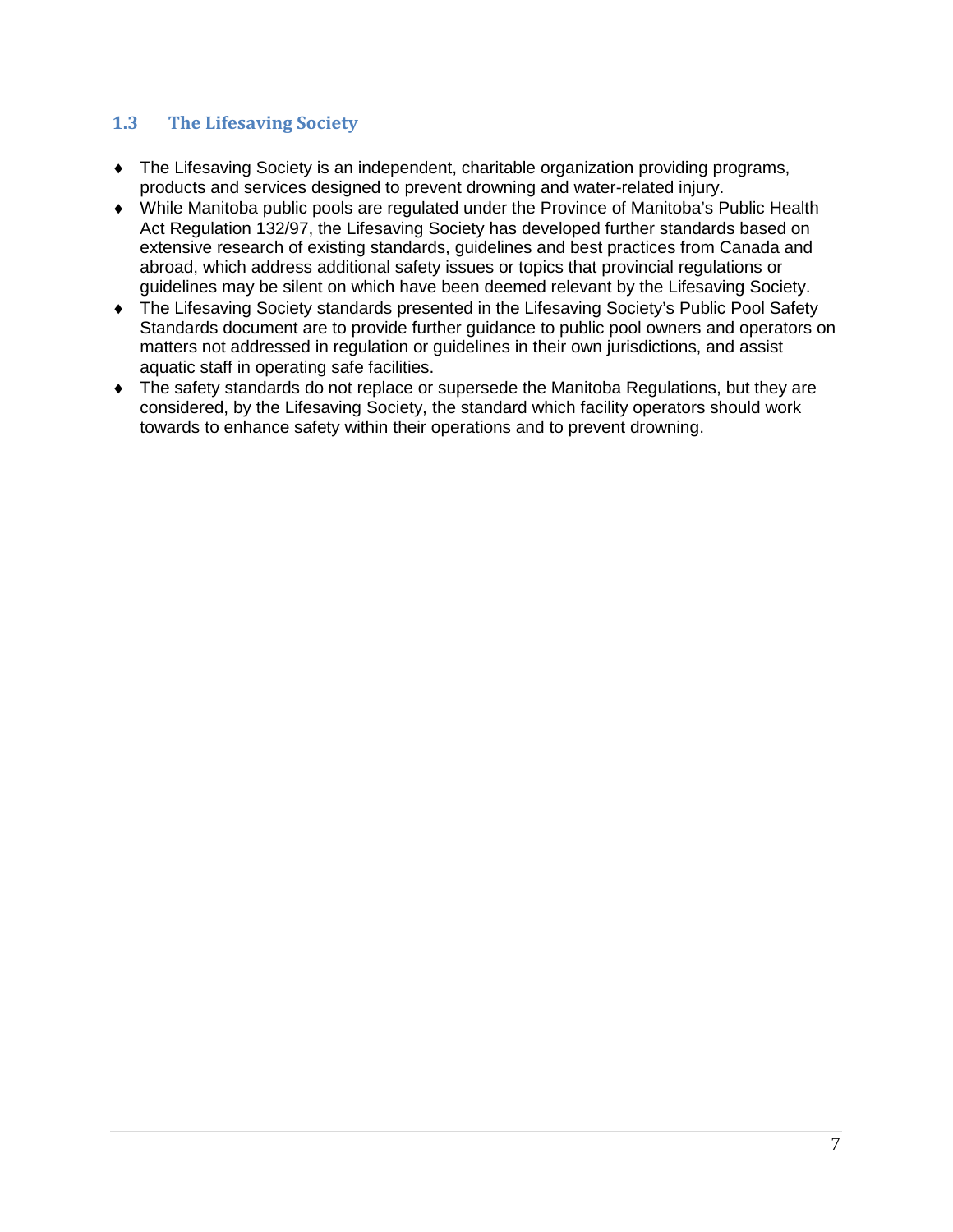# <span id="page-7-0"></span>**SAFETY AUDIT PROCESS AND SUMMARY OF FINDINGS**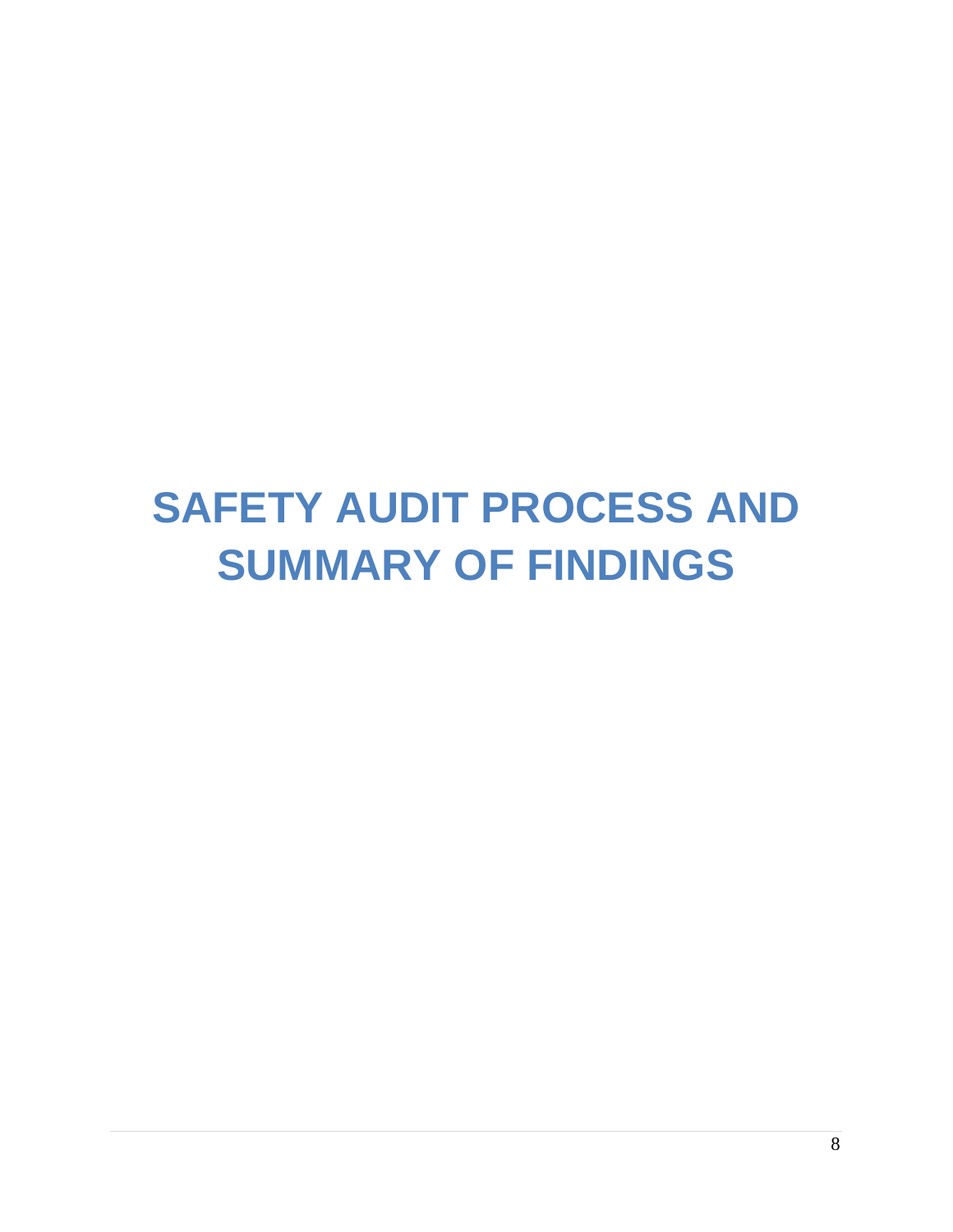# **2.1 Aquatic Safety Audit Process**

- ♦ The Lifesaving Society audit team completed the inspection of the selected outdoor aquatic facilities between July 31 and August 18, 2017. In their detailed inspections, the auditors examined the facilities applying criteria developed by the Lifesaving Society from sources that include:
	- o Government of Manitoba regulations governing public swimming pools.
	- o Recommendations from coroners' inquests.
	- o Lifesaving Society standards concerning the operation of public swimming pools.
	- o Lifesaving Society research into drowning's in swimming pools.
- The audit team followed a process that included:
	- o On-site safety inspection of the aquatic facilities.
	- o Interviews with front-line and management staff at various levels within the facilities.
	- o A review of existing documentation provided to staff concerning the operation of aquatics in the facilities.
	- o Completion of a final report.
- ♦ The safety review consisted of reviewing the safety processes and practices in place for the aquatics services and covered the following key areas: facilities and equipment, water conditions, human resource management, facility compliance with applicable federal, provincial and industry regulations and internal policies and procedures, and records management.
- ♦ Furthermore, recommendations on the best practices for spray pads were provided to management; spray pads are currently not regulated by the Provincial or Federal Government.
- ♦ A list of facilities, to be included in the safety review, was provided to the Lifesaving Society by the City of Winnipeg Audit Department. The sample of facilities was created in consultation with management from Aquatics Services and Municipal Accommodations to identify the wading pools and spray pads which may be higher risk based on criteria such as the age of the facility, the location, and the use of the facility. The facilities reviewed by the Lifesaving Society included:
	- o All 10 outdoor swimming pool facilities,
	- o 9 wading pool facilities, and
	- o 3 spray pads.
- ♦ The complete list of outdoor aquatic facilities reviewed is located in **Appendix 2**.
- ♦ Following the facility inspections, the safety audit team conducted interviews with a selected cross-section of the City of Winnipeg employees representing various relevant functions supporting aquatic services delivery. The interviews were designed to gather the views of staff on the aquatics operations.
- ♦ The safety audit team examined the aquatics-related literature and focused on the Aquatic Services Division Procedure Manual and the Wading Pool Procedure Manual 2017, which are used to direct the operation of aquatic facilities.
- ♦ In addition to certifications and training required under Manitoba Regulations, the Aquatics Division requires all staff to complete child protection training courses conducted by the Canadian Center for Child Protection. A review of staff completion of this course was included in the review conducted by the Lifesaving Society.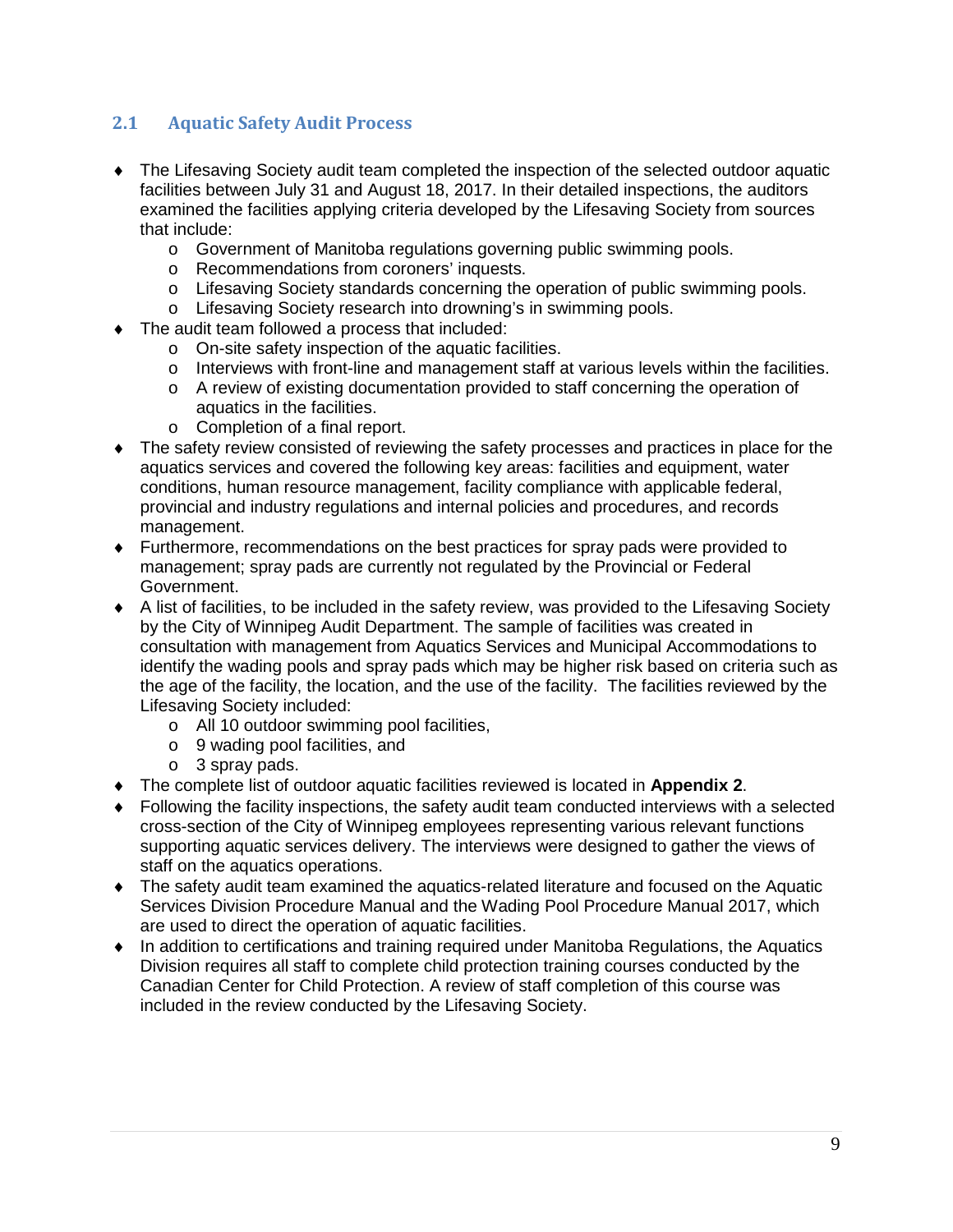# **2.2 Summary of Findings**

- ♦ The Lifesaving Society's aquatic safety audit presents eleven Priority Recommendations and twenty-five Primary Recommendations<sup>[1](#page-2-2)</sup>.
- ♦ Priority Recommendations are the highest risk findings and represent, in the opinion of the Lifesaving Society, major safety risks to the public that require immediate action. These concerns are discussed by the auditors with the designated facility representative immediately following the facility inspection.
- ♦ Primary Recommendations are findings that should receive focused attention by facility management. These findings are not considered to have as high of a risk exposure and represent a lower risk to public safety as compared to the Priority Recommendations. Primary Recommendations identified situations that either did not meet a relevant Province of Manitoba regulation, or, in the opinion of the Lifesaving Society, did not constitute reasonable safe practice.
- ♦ The City of Winnipeg is required to comply with Manitoba Regulations; they are not required to comply with the Lifesaving standards and guidelines.
- ♦ The Lifesaving Society considers an organization to be operating within their defined range of safe practice if the aquatic safety audit identifies no Priority Recommendations, and only Primary Recommendations which in the opinion of the Society represents a low risk to public safety.
- ♦ An organization is considered to be operating below the range of safe practice if any Priority Recommendations are identified, or if any Primary Recommendations address what the Lifesaving Society considers to be unreasonable risk to public safety.
- ♦ It is the Lifesaving Society's opinion that at the time of the audit, the City of Winnipeg's outdoor aquatic facilities were operating below the Lifesaving Society's range of safe practice based on criteria that include:
	- o Government of Manitoba statutes governing public swimming pools.
	- o Recommendations from coroners' inquests.
	- o Lifesaving Society standards concerning the operation of public swimming pools.
	- o Lifesaving Society research into drowning's in swimming pools.
- ♦ All eleven Priority Recommendations and twenty-five Primary Recommendations, in the opinion of the Lifesaving Society, presented unreasonable risk to public safety.
- ♦ Recommendations identified as low risk by the Lifesaving Society, were presented to the management of Aquatic Services and Municipal Accommodations to be reviewed and considered for implementation.
- ♦ The Lifesaving Society assigns Priority and Primary Recommendations in one of four categories – Personnel, Emergency and Operating Procedures, Communication and Facility and Equipment.
- ♦ In addition, Priority and Primary Recommendations have been made which are related to specific sites. These recommendations are to be applied across all outdoor aquatic facilities if applicable.

 $1$  The Audit Department reviewed the recommendations of the Lifesaving Society and at the request of the Community Services Department combined some recommendations as they identified a similar issue and would be addressed by the same management implementation plan.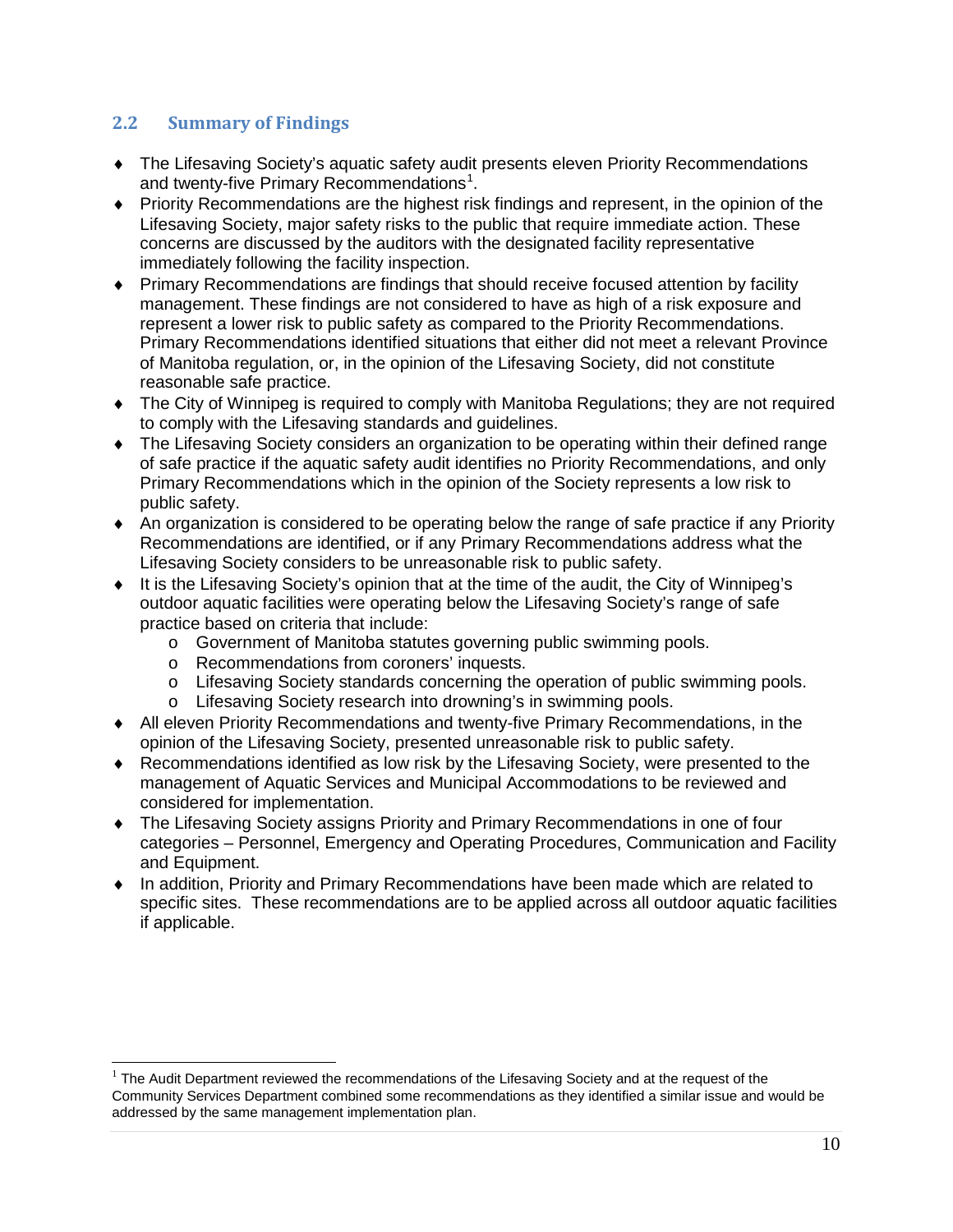# <span id="page-10-0"></span>**PRIORITY RECOMMENDATIONS**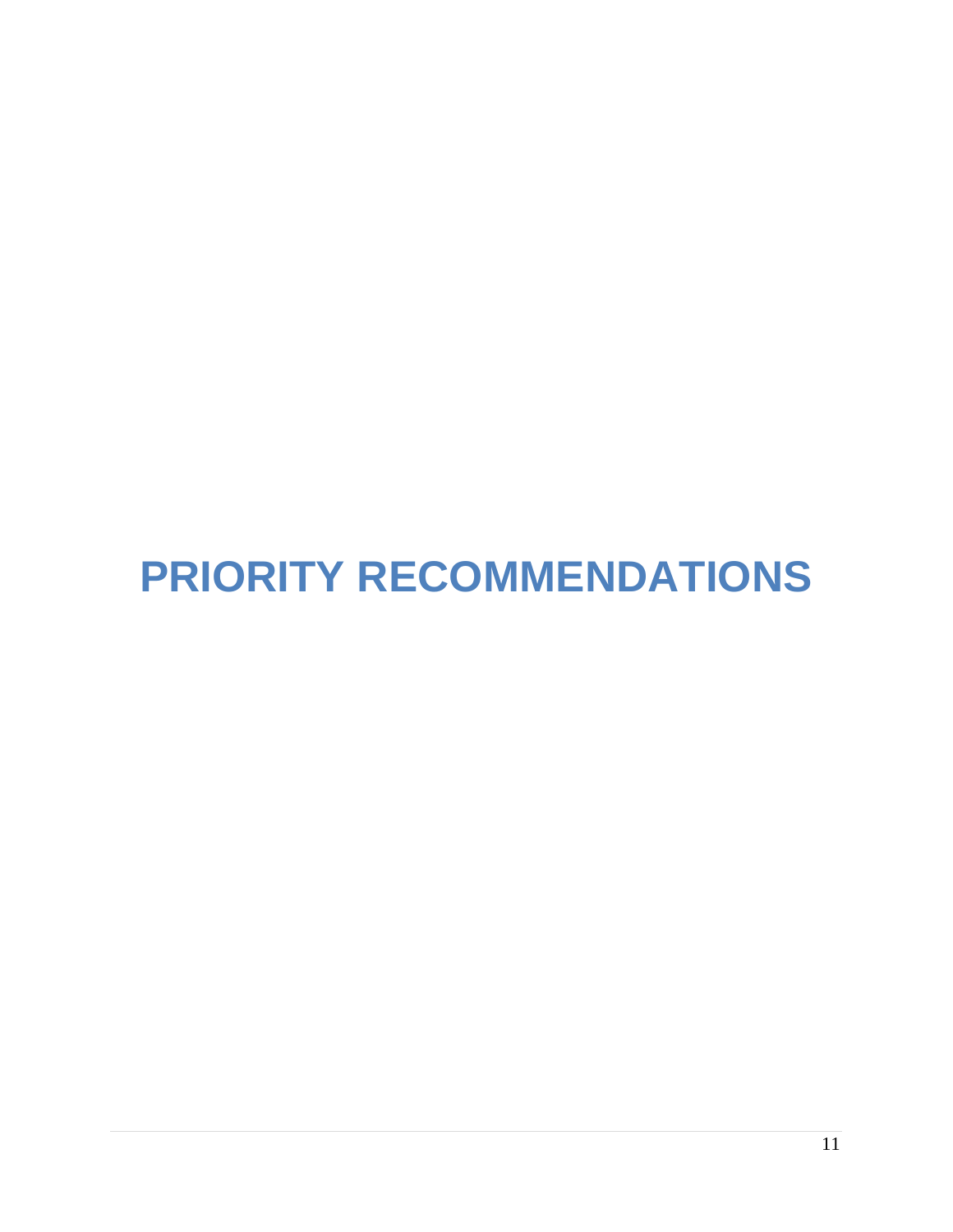# **2.1 Lifesaving Society Priority Recommendations**

The Society's aquatic safety audit revealed eleven findings which have been identified as Priority Concern status: five findings, which the Lifesaving Society believes, did not meet the applicable Government of Manitoba regulation (recommendations  $1 - 3$ , 8 & 9), and six findings that are not consistent with the Lifesaving Society's position on what constitutes reasonable safe practice (recommendations  $4 - 7$ , 10 & 11). The following recommendations, comments and findings were presented by the Lifesaving Society.

# **2.2 Government of Manitoba Regulation**

# **Personnel**

No Recommendations

## **Emergency and Operating Procedures**

**Recommendation 1** – Ensure that facility first aid kits are stocked to the level required by regulation at all times. Review and revise policies and procedures around the checking and stocking of first aid kits. (Manitoba Regulation P210 - 132/97, Section 10 [1] and Schedule B)

- $\blacklozenge$  At the time of the audit 10 out of the 18 facilities surveyed did not meet the equipment levels required to be present in a first aid kit by regulation. Lack of an up to date first aid manual, and the presence of pointed tweezers were common issues noted.
- $\bullet$  Checklists were in place in all facilities surveyed to ensure that the contents of first aid kits were reviewed on a daily basis. Despite these checks taking place, there was still a lack of compliance.

## *Management Response*

♦ Management agrees with the recommendation. Corrections to the First Aid kits were made once identified by the Auditors. Current published first aid manuals were put in place. Management agrees to revise current procedures to ensure first aid kits are stocked as per Manitoba Public Health Act regulations.

*Implementation Date:* Completed. Ongoing practice. *Lead:* Aquatic Services Division

**Recommendation 2** – Add a bottom visibility/object check to the end of day procedures for all outdoor pools, and ensure that these checks are conducted and logged on a daily basis. (Manitoba Regulation P210 - 132/97, Section 17 [1])

♦ To review for water clarity issues and to ensure that no patrons are left in the pool after closing, a check of the bottom of the tank should be added to the closing procedures for the facility. These checks should be logged on the Daily Safety Checklist that lifeguard staff are responsible for completing.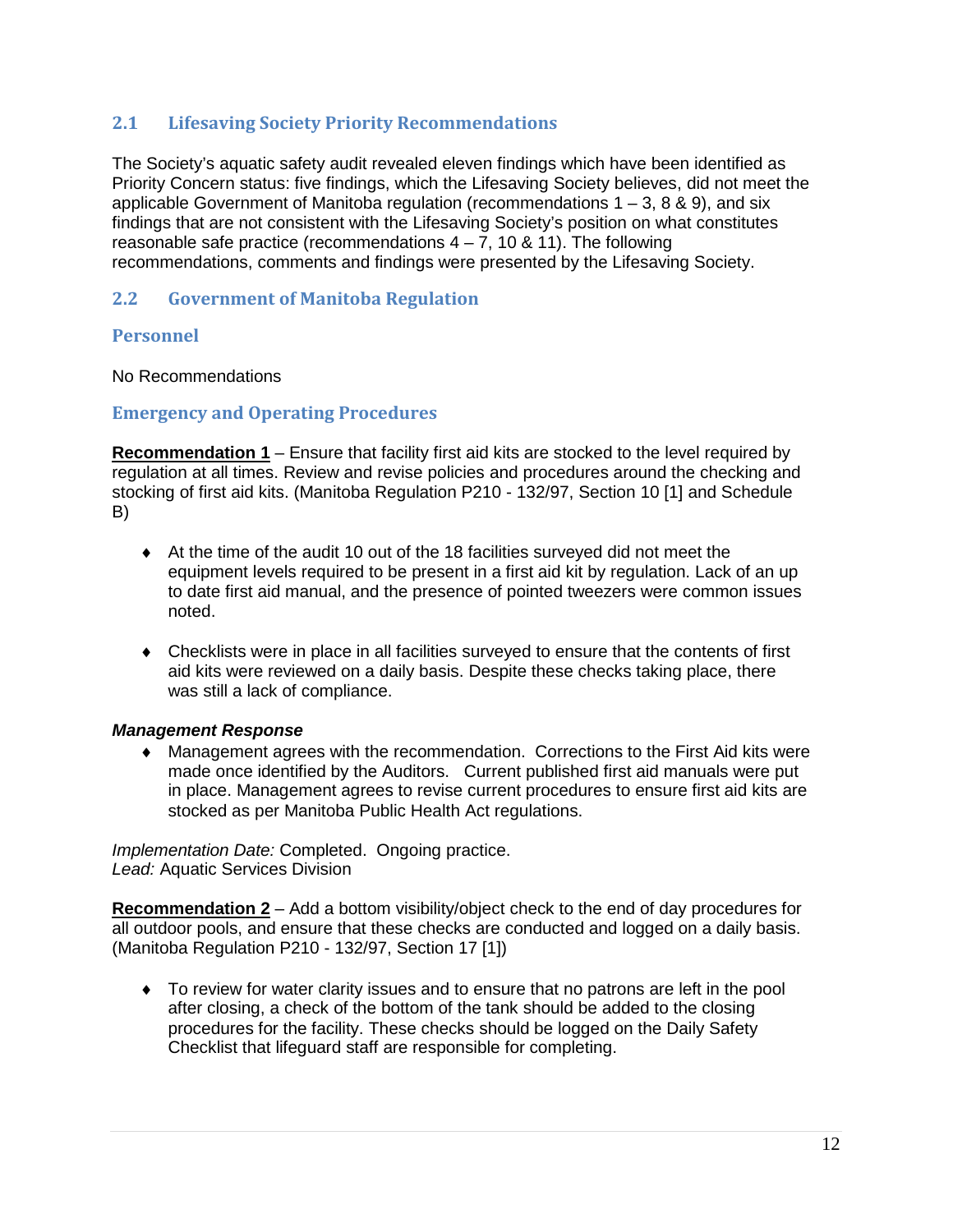## *Management Response*

♦ Management agrees with the recommendation. The Aquatic Services Division will implement visibility/object check to the end of day procedures for all outdoor pools. This will be implemented for 2018 Summer Season and continue to be our practice.

*Implementation Date:* Effective 2018 Summer Season *Lead:* Aquatic Services Division

## **Communication**

No Recommendations

# **Facility & Equipment**

**Recommendation 3 –** Ensure that all single sources of suction within the basins of outdoor pools are deactivated and sealed. (Manitoba Regulation P210 – 132/97, Section 8 [2 & 3])

♦ Skimmer equalizers and vacuum line attachment ports represent suction entrapment hazards in pools. Two facilities inspected had open skimmer equalizers, and all outdoor pools appeared to have in basin vacuum attachment ports that were usable (the auditor's only witnessed pool vacuuming taking place at the Kildonan Park Outdoor Pool).

## *Management Response*

♦ Management agrees with the recommendation as a best practice, beyond what is required in the Manitoba Regulation. Since the audit, management has completed the review of the deactivation and sealing suction sources to further reduce any source of entrapment during operation. All pumps, when not in use, are turned off as well as the valves, and ports are capped. In basins, vacuum attachment pumps are only operational when pools are not in use.

*Implementation Date:* Completed *Lead:* Planning, Property and Development Department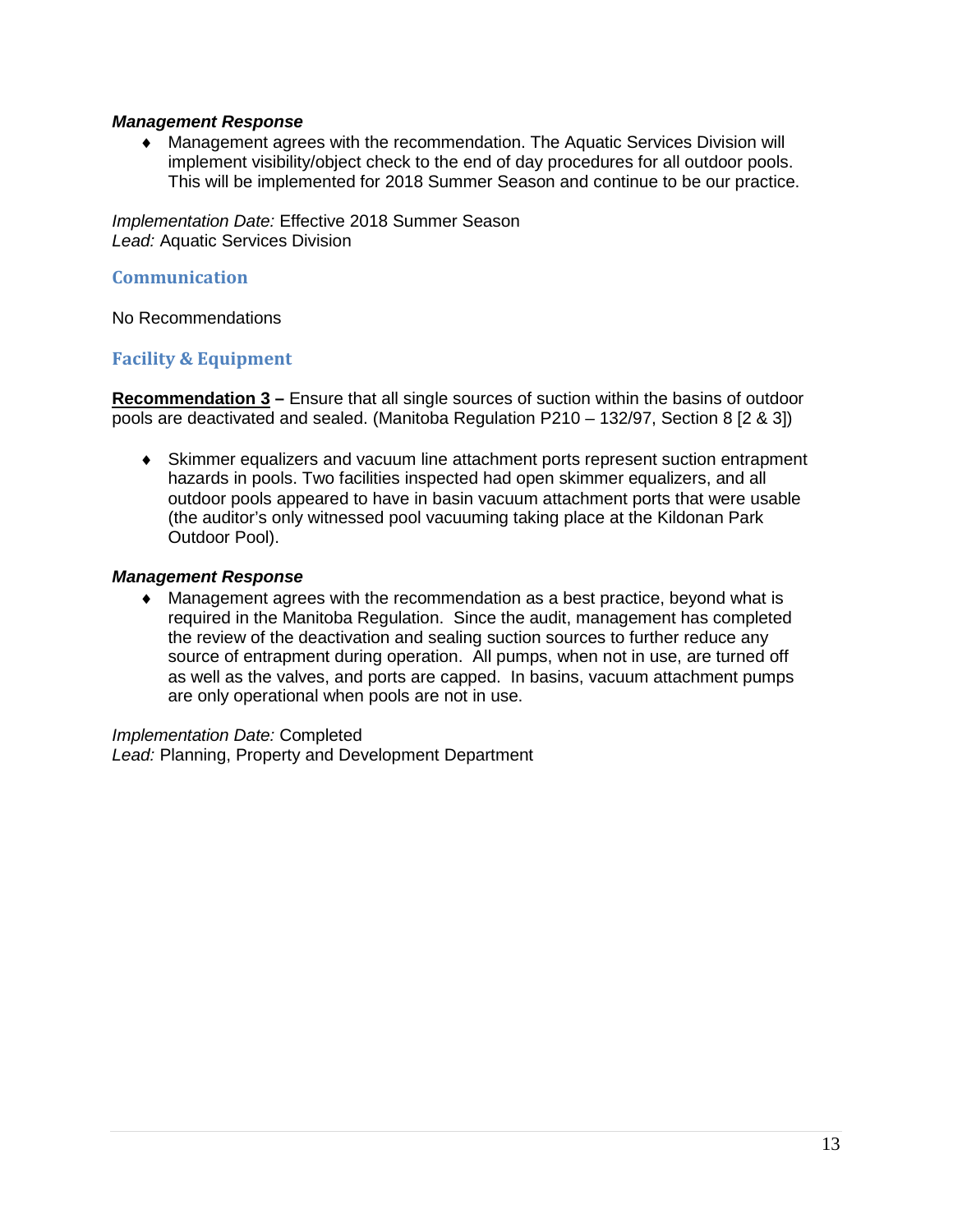# **2.2 Lifesaving Society Recommended Best Practices**

The following priority recommendations are identified as areas that are not consistent with what the Lifesaving Society believes are reasonable safe practice. In these instances, there may be no applicable Manitoba Regulation governing the area or the Lifesaving Society recommended practice exceeds the requirements of the Manitoba Regulation.

# **Personnel**

No Recommendations

# **Emergency and Operating Procedures**

**Recommendation 4** – Add a pool outlet/drain cover check to the operating procedures for all outdoor pools, and ensure that these checks are conducted and logged at least once a month.

- ♦ While the frequency of inspection and the requirement for written records is not specified in Manitoba Regulation P210 - 132/97, Section 8 [2 & 3], The Lifesaving Society has adopted this standard as a best practice. Damage to the pool outlet/drain covers (corrosion, breakage, etc.) is a potential hazard to pool patrons. An inspection of all pool outlets/drain covers should be made at a minimum once every 30 days, and a written log of the checks maintained on site at the facility for a minimum of one year.
- ♦ Wading pools that are filled and maintained throughout the season rather than filled and drained on a daily basis should be treated as outdoor pools for the purpose of this recommendation.

## *Management Response*

♦ Management agrees to add monthly checks to log books effective 2018 Summer Season.

#### *Implementation Date:* Effective 2018 Summer Season

*Lead:* Planning, Property and Development Department & Community Services Department (Wading Pools)

**Recommendation 5** – Ensure that access to all facility filter/mechanical rooms is restricted to authorized staff only.

 $\bullet$  At many of the facilities the auditors visited, the doors to filter rooms or mechanical spaces were left open for "ventilation" purposes. Leaving these doors open could result in distracted staff not seeing children entering into the filter rooms, by accident or on purpose. Access by patrons to this space could result in serious injury due to the mechanical gear and chemical stored inside.

## *Management Response*

♦ Management agrees to develop site specific solutions; and develop a staff procedure for staff training effective 2018 Summer Season.

## *Implementation Date:* Effective 2018 Summer Season

*Lead:* Planning, Property and Development Department & Community Services Department (Staff Training)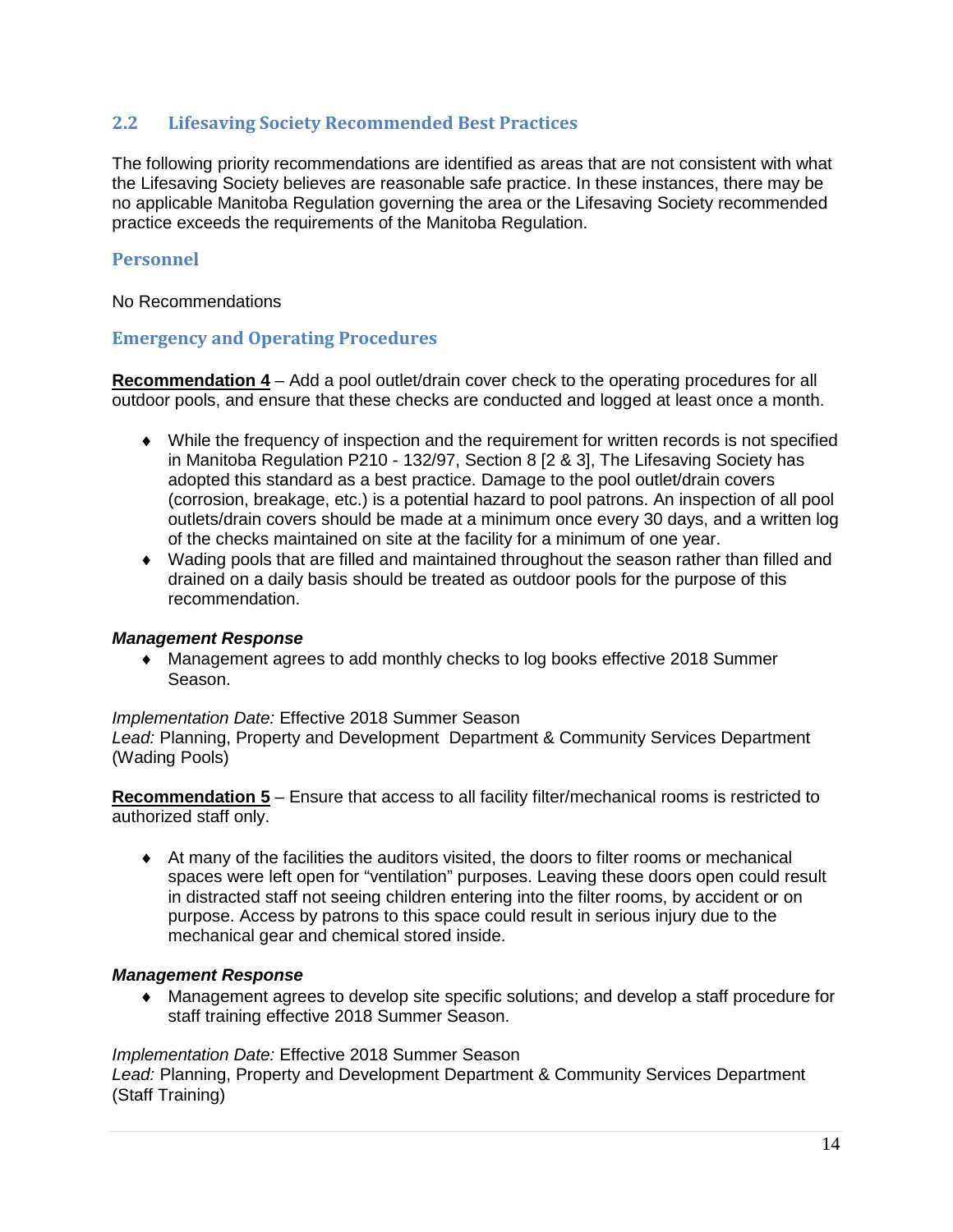# **Communication**

**Recommendation 6** – Ensure that signage detailing the City of Winnipeg's Aquatic Facility Admission Standard is posted outside of all aquatic facilities.

♦ In many cases, the signage developed to indicate admission requirements to the public for both the outdoor pools and its wading pools are posted along with the general facility rules sign inside of the facility and is only visible to the public once they have gained admittance. Posting the admission policy outside of the "admission only" area allows for better screening of patrons before they enter, can contribute towards greater public education on the need for adult supervision of children and general water safety issues and can lower the need for facility staff to answer questions or deny patrons entry due to non-compliance.

#### *Management Response*

♦ Management agrees to explore the implementation of a second set of Admission Standard signs to be located outside of the 91 outdoor aquatic facilities. Signage is located at all facilities as required by Manitoba Regulations. However, signs are located within the fenced area of the facilities to deter theft and vandalism. Admission standards are reviewed at the point of entry. Posted rules are often referred to within the facility when enforcing safety rules.

*Implementation Date:* Effective 2020 Summer *Lead:* Aquatic Services Division

#### City Auditor Comment

In this instance the Department is not in contravention of a Manitoba Regulation; the recommendation is identified as an area that is not consistent with what the Lifesaving Society believes is a reasonable safe practice.

At this time, management has not committed to implement the recommendation. The risk of not placing appropriate signage outside of aquatic facilities is the Department misses an opportunity for greater public education on the need for adult supervision of children and general water safety issues.

**Recommendation 7** – Post signage at all wading pools indicating that "No Diving" is allowed at any time.

♦ Ten facilities selected for audit with wading pools did not have signage which clearly indicated that diving was not allowed in the facility. Diving is mentioned on wading pool rules signs, but it is in the context of causing injury to other patrons, not in regards to it being unsafe for the patron or a direct breach of safety rules.

#### *Management Response*

♦ Management agrees to place additional "No Diving" signs at wading pools. Wading Pool Rules include "No Diving" at all locations, as required by the Manitoba Regulations. In an effort to enhance awareness and associated risks, in 2018, a pictorial version of the "no diving" rule was posted to overcome potential language barriers. Management is also in the process of adding deck stencils of the universal "No Diving" symbol at the 81 wading pool facilities, where feasible.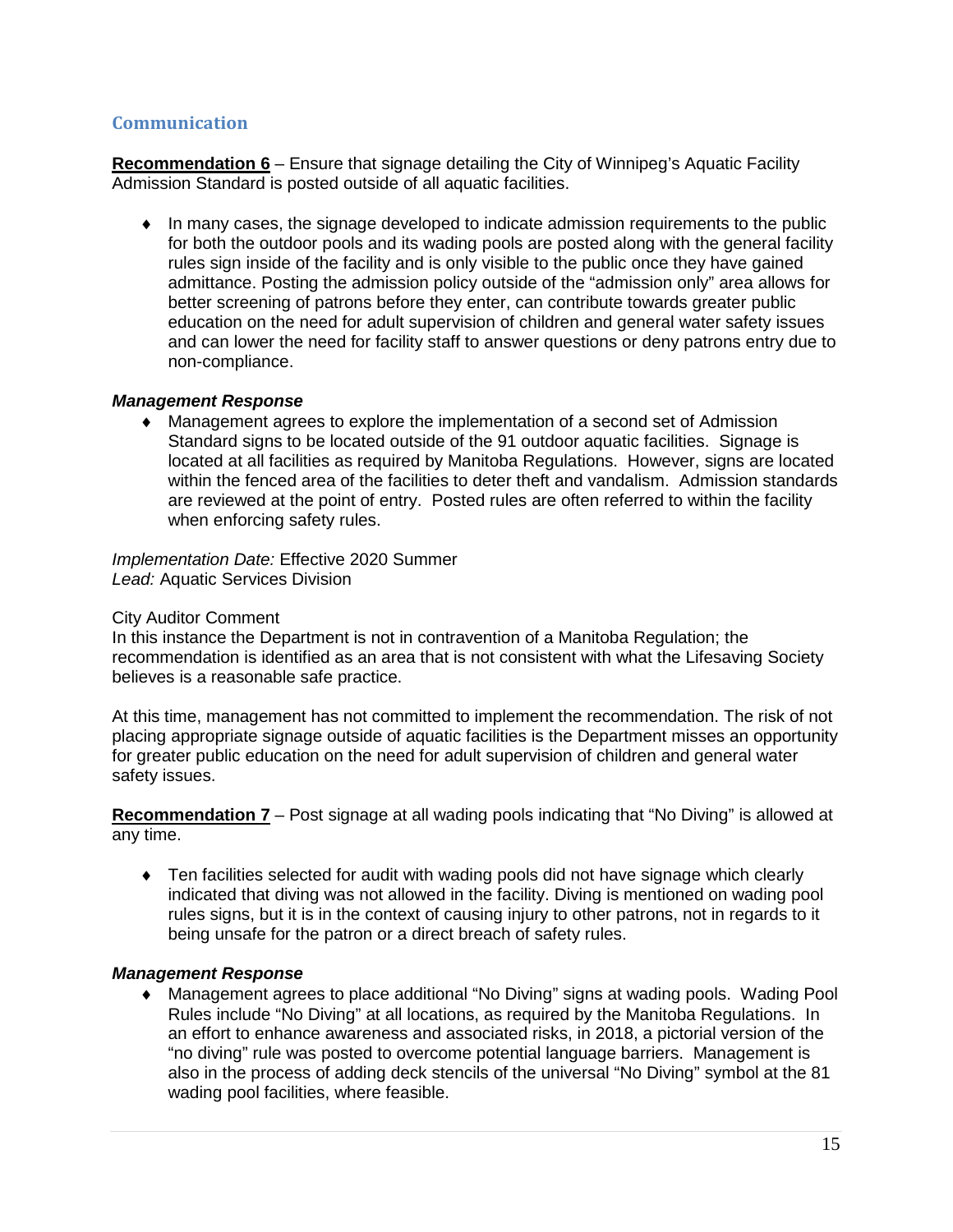# *Implementation Date:* In Progress

*Lead:* Aquatic Services Division (Community Services Department) and Planning, Property and Development Department

# **Facilities and Equipment**

No Recommendations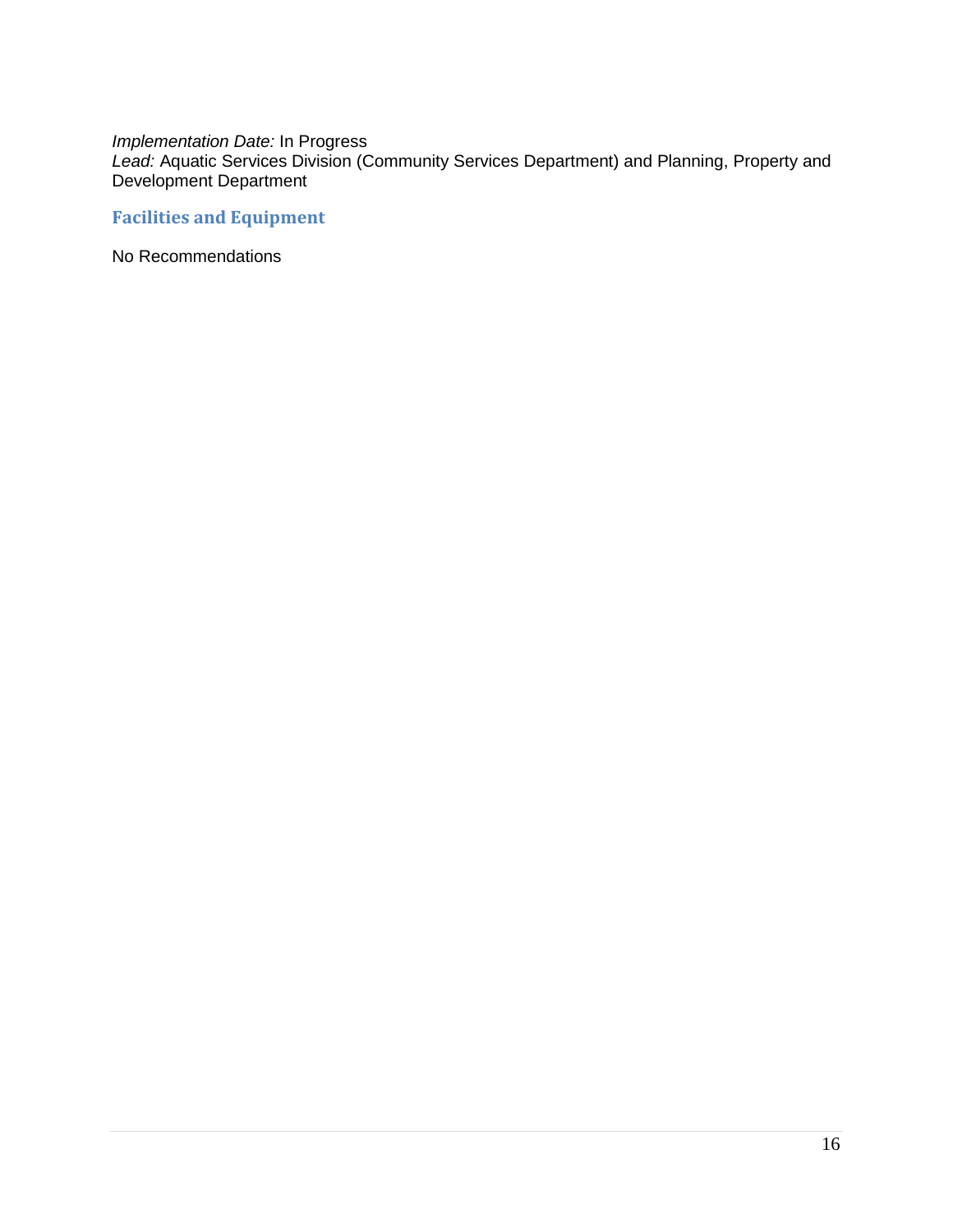# **2.3 Site Specific Priority Recommendations**

Four Priority Recommendations presented by the Lifesaving Society's outdoor aquatic safety audit are related to specific facilities: two, which the Lifesaving Society believes, did not meet the applicable Government of Manitoba regulation (recommendations 8 & 9) and two findings that are not consistent with the Lifesaving Society's position on what constitutes reasonable safe practice (recommendations 10 & 11). While the following recommendations were made in relation to specific sites, the recommendations apply to all outdoor aquatic facilities and should be implemented across all outdoor aquatic facilities if applicable.

# **Government of Manitoba Regulation**

**Recommendation 8** – Ensure that Chlorine and pH levels are kept within the legal limits set out in regulation at all times the facility is in operation. Review and revise wading pool attendant training on required chemical levels and testing procedures. (Manitoba Regulation P210 – 132/97, Sections 16 & 17[3])

- ♦ *Observed at: River Osborne Wading Pool & Shaughnessy Park Wading Pool*
- $\triangle$  Regulations require that free chlorine be maintained between 1.0 and 5.0 mg/l and that pH be maintained between 7.2 and 7.8 at all times that the facility is in operation unless otherwise approved by a public health inspector. The pH readings at the River Osborne Wading Pool during the site visit had been sitting at 8.2 for most of the day according to the pool logbook. A review of the chemical records at the Shaughnessy Park Wading Pool for the previous day showed test results of free chlorine between 5 and 10 mg/l and pH from 7.5 to 8.2.
- ♦ Based upon observations made at the River-Osborne Wading Pool and the Shaughnessy Park Wading Pool, the required levels for chlorine and pH were not within the levels stated in the regulation and there was no evidence that maintenance staff were called to check on situations not in compliance with the regulation. It was also observed, at the Shaughnessy Park Wading pool, that the drop test kits to check for chlorine and pH levels were not being used properly.

#### *Management Response*

♦ Management agrees and Aquatic Services will collaborate with Municipal Accommodations to determine alternative delivery methods of training to ensure compliance effective 2018 Summer Season.

*Implementation Date:* Effective 2018 Summer Season *Lead:* Aquatic Services Division

**Recommendation 9** – Ensure that the cargo door into the storage space and filter room area is secured at all times when not in use.(Manitoba Regulation P210 – 132/97, Section 16)

- ♦ *Observed at: St. Vital Outdoor Pool & Wading Pool*
- ♦ A large cargo door that opens into the storage space/filter room area of the facility remained open throughout the entire time the auditors were at the pool, including after maintenance staff left to visit another site to complete maintenance tasks. Leaving this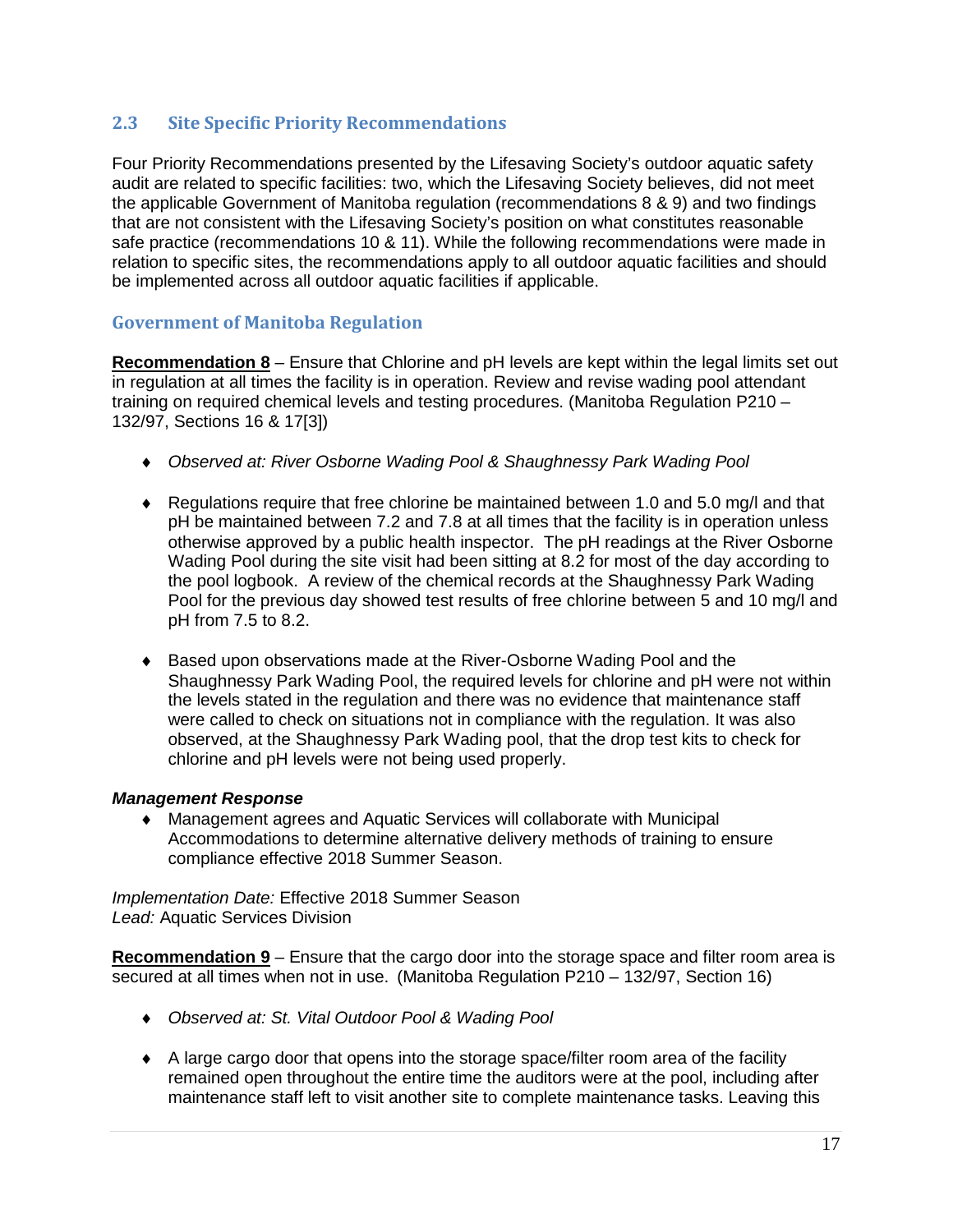door open to the outside of the facility creates multiple risks to the safety of the public, patrons and staff.

#### *Management Response*

♦ Management agrees to further educate employees to ensure the door is secured when not in use effective 2018 Summer Season.

*Implementation Date:* Effective 2018 Summer Season *Lead*: Aquatic Services Division

# **Lifesaving Society Best Practice**

**Recommendation 10** – Install emergency stop buttons at both the bottom and top of the waterslide.

- ♦ *Observed at: Kildonan Park Outdoor Pool*
- ♦ In case of emergency the ability to stop the operation of the waterslide quickly may be required. These buttons need to be easily accessible at all times, and clearly labeled as to their function.

#### *Management Response*

♦ Management agrees to review the feasibility of an emergency shutdown button on the pool deck at the Kildonan Park Outdoor Pool. This would be an enhanced safety practice above the existing Manitoba Regulations. Current practice includes assigned, dedicated lifeguards to monitor patron use of the slide, to attend to any immediate situation on or near the slide zone.

*Implementation Date:* Review to be completed by Summer 2019 *Lead*: Planning, Property and Development Department

#### City Auditor Comment

In this instance the Department is not in contravention of a Manitoba Regulation; the recommendation is identified as an area that is not consistent with what the Lifesaving Society believes is a reasonable safe practice.

At this time, management has not committed to implement the recommendation. The risk of not installing emergency stop buttons at both the bottom and top of the waterslide is that lifeguards will not be able to quickly stop the operation of the waterslide if required.

**Recommendation 11** – Complete a full review of lifeguard coverage zones in the facility. Conduct a review of all facility positioning, scanning and rotation charts at all outdoor pools to ensure that they are effective tools to advise staff of the areas of responsibility and coverage.

- ♦ *Observed at: St. Vital Outdoor Pool & Wading Pool*
- ♦ There were no large scale charts posted at the facility that showed guard coverage zones for different numbers of lifeguards on deck and different bather loads. Two hand-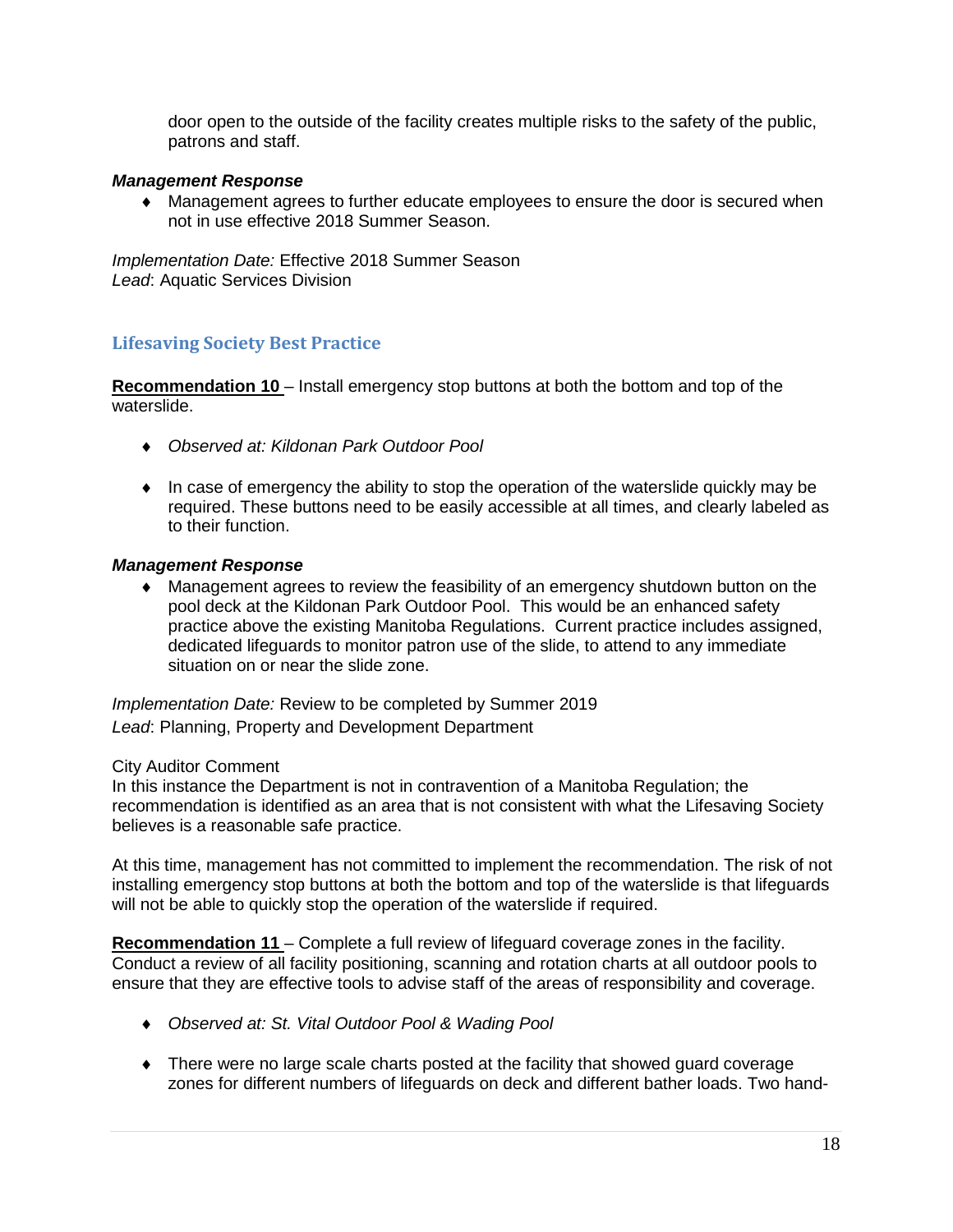drawn paper charts showed coverage zones however the illustrated zones did not cover the entire facility.

- ♦ The City of Winnipeg has created positioning charts which can be hard to understand and do not always clearly set out zone responsibilities and rotation procedures. All of the scanning and rotation charts should be reviewed to ensure they consider the following:
	- o The lifeguard must be able to see all of the pool (including the bottom) all of the time.
	- $\circ$  Lifeguards who are conducting facility swim tests cannot also be supervising a section of the pool.
	- o Separate charts should be created where patron or lifeguard numbers increase and/or where different parts of the pool areas are open or closed for public use or where glare relocates due to changing light conditions.
	- o Staff positions and rotation directions should be clear on the charts.
	- o Scanning zones should be clearly marked and appropriate overlap areas should be noted.
	- o Colors should be used where possible to better define intensive & extensive scanning areas.
	- o All staff should be clear on what they must see from specific positions and what they should do if conditions change and they are not able to see all areas of their intensive scanning zone, including the pool bottom.
	- o Provide additional training for all staff in these supervision protocols.
	- o All charts should be reviewed as part of a facility orientation process and during staff training.

# *Management Response*

♦ Management agrees to review all outdoor pool coverage zones for each facility effective 2018 Summer Season. Although not required by Manitoba Public Health, management currently develops coverage zone charts and agrees to review existing scanning charts for the recommended areas effective 2018 Summer Season.

*Implementation Date:* Effective 2018 summer season, ongoing practice. *Lead:* Aquatic Services Division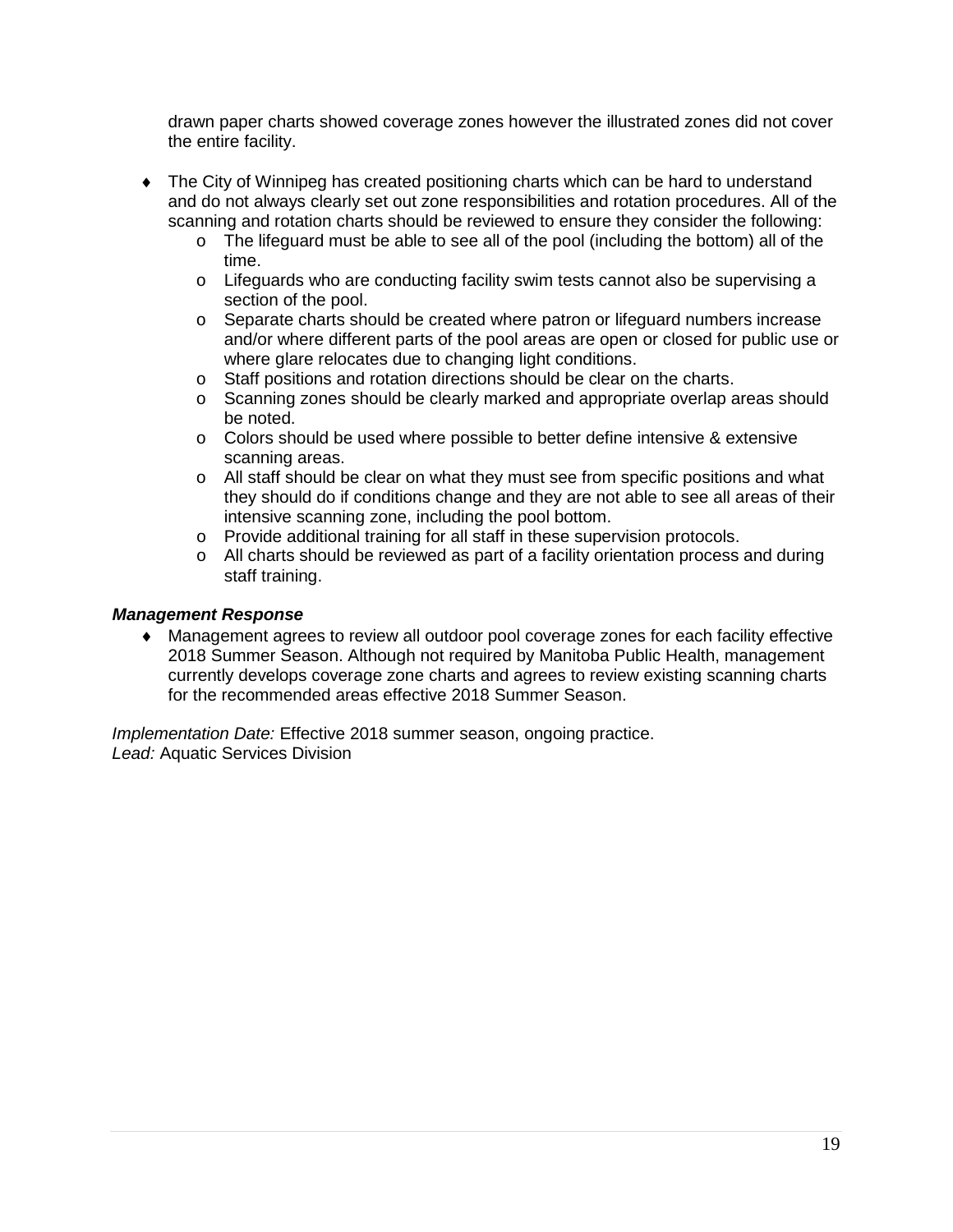# <span id="page-19-0"></span>**PRIMARY RECOMMENDATIONS**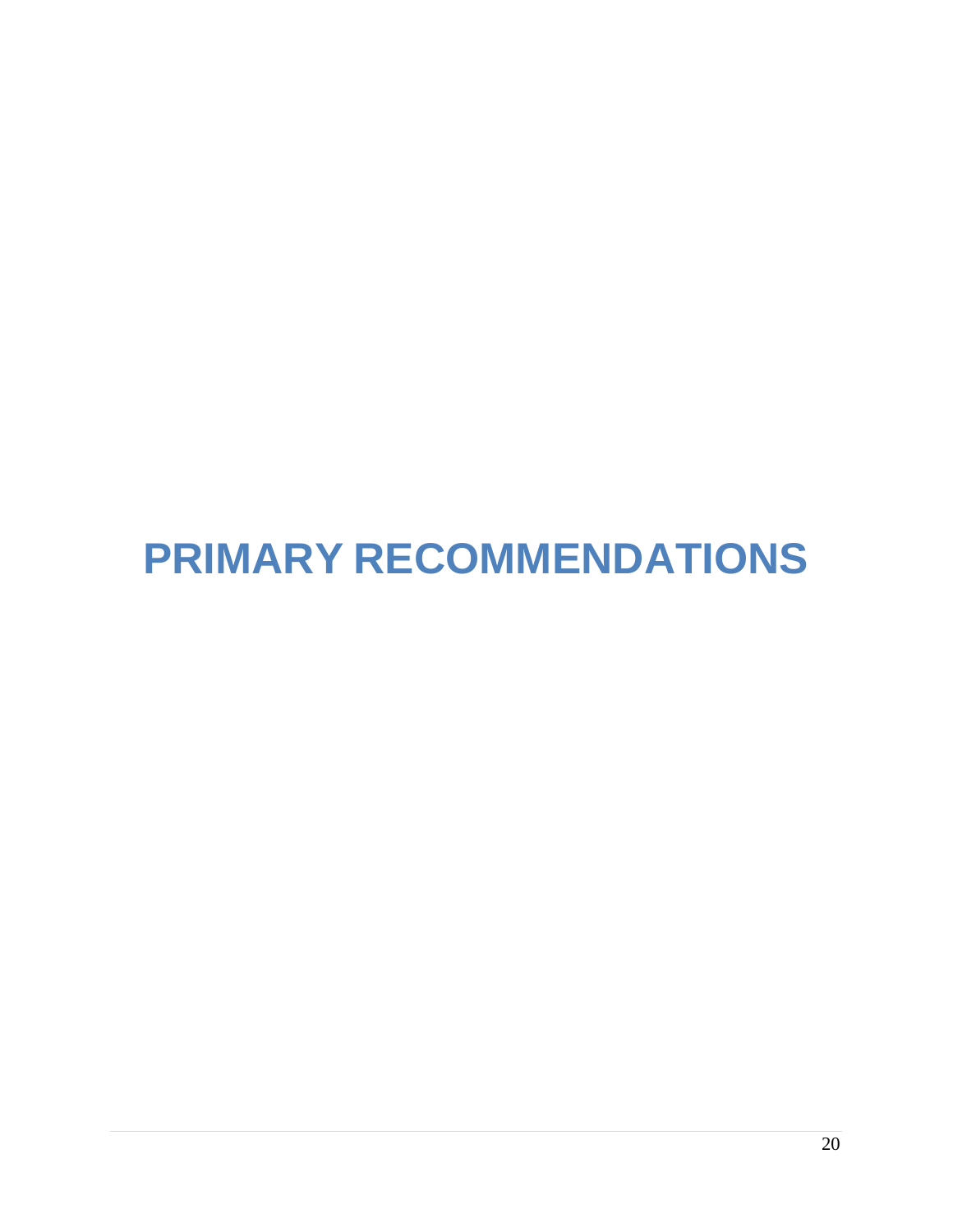# **3.1 Lifesaving Society Primary Recommendations**

The Society's outdoor aquatic safety audit identified a total of twenty-five Primary Recommendations, which the Lifesaving Society identified as unreasonable risk to public safety: eighteen findings, which the Lifesaving Society believe do not meet an applicable Government of Manitoba regulation (recommendations 12 – 16 & 21 - 33), and seven findings that are not consistent with the Lifesaving Society's position on what constitutes reasonable safe practice (recommendations  $17 - 20$  &  $34 - 36$ ).

# **3.2 Government of Manitoba Regulation**

# **Personnel**

**Recommendation 12** – Review procedures on how staff certifications/training records are recorded, stored and maintained. (Manitoba Regulation P210 – 132/97, Section 12 [2] & Manitoba Regulation P210 – 132/97, Section 43)

- ♦ Records of Aquatic Services staff qualifications are maintained in an excel spreadsheet, spot checks of physical certification cards are conducted when staff select hours of work, with this information transferred to the spreadsheets. In addition, an internal Peoplesoft database is maintained to track completion of staff training sessions and the completion of child protection training courses.
- ♦ Spreadsheets can be used as part of a tracking system however the information in the spreadsheet cannot be verified without a hardcopy of the certification. The only definitive proof for completion of training is a verified copy of the training record (certification card, trainer report, verified electronic record).
- ♦ In addition to the Manitoba regulatory requirements for certifications, City of Winnipeg Aquatics Services directs all staff to complete a child protection training course. Completion of this course is maintained in the Division's Safety database. At the time of the audit, it was identified that information was missing from the Safety database and that information had not been saved upon input. Auditors were unable to obtain proof that five instructors in total, from the 20 sites surveyed, had completed the child protection training course. All other staff at surveyed sites were found to meet the site specific training and child protection training.
- ♦ The Lifesaving Society recommends that the following points be kept in mind as procedures are reviewed for staff training records:
	- Must be verifiable from any site at any time.
	- Must be held in a secure fashion.
	- If an electronic database is used, track which users have accessed, edited, viewed or otherwise manipulated employee records.
	- Should be in the form of one central collection/database so that additional information such as the employee's current work cluster does not have to be known to pull up a record.
	- Should contain a copy of the employee's original certification record to assist in verification purposes if any investigation is required, or if there is any question about certification status.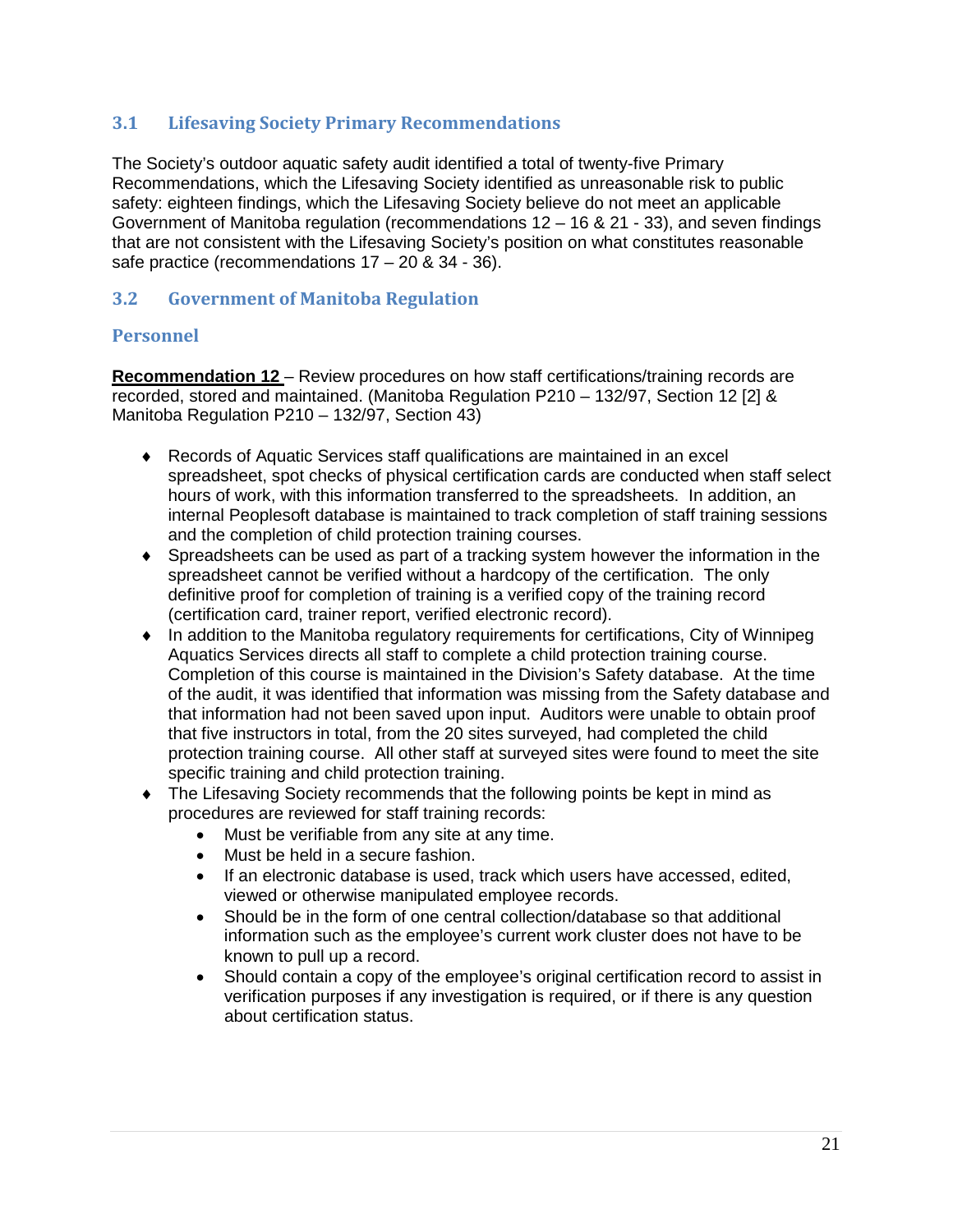## *Management Response*

♦ Management agrees to review procedures. We are currently in compliance with Manitoba Public Health regulations for water safety related certifications. In addition to currently storing hard copies of qualifications at our home base sites, management now maintains hard copies of staff training from the Safety Training Database (additional, non-water safety related training). This was implemented in November 2017.

#### *Implementation Date:* Completed *Lead:* Aquatic Services Division

City Auditor Comment

♦ Completion of the child protection training course, by City of Winnipeg Aquatics Services staff, is additional training that goes beyond the requirements for training and certifications in the Manitoba Regulation. Completion of the child protection training course is not required by regulations.

# **Emergency and Operating Procedures**

**Recommendation 13** – Develop site specific procedure manuals for all outdoor pools and wading pools. (Manitoba Regulation P210 – 132/97, Section 23.1)

♦ Each outdoor aquatic site needs to have a policy and procedure manual developed that details the unique factors of the site and how staff adapt their general training to working at that site. Auditors located up to date site-specific manuals for both the Fort Garry Lions and Westdale Outdoor Pools during visits, but did not find site-specific manuals at all other sites visited.

#### *Management Response*

♦ Management agrees to create site specific procedure manuals for all outdoor pools and wading pools. This process will start in the 2018 Summer Season and will be completed in 2 years. Management currently supplies Aquatic Services Division procedure manuals and trains for standard operations and pool procedures.

*Implementation Date:* Start 2018 summer season. Complete in 2 years. *Lead:* Aquatic Services Division

#### **Communication**

No Recommendations

## **Facilities and Equipment**

**Recommendation 14 –** Ensure that all outdoor pools have a 150 mm black disk on a white background permanently affixed at the deepest point in the pool. (Manitoba Regulation P210 – 132/97, Section 17 (1))

♦ The water clarity standard was met in all facilities surveyed by the auditors. Most of the outdoor pools already have black disks of the appropriate size affixed to their deepest points. However, none of these disks are mounted on a white background to provide the required amount of contrast for the legal water clarity test to be conducted. The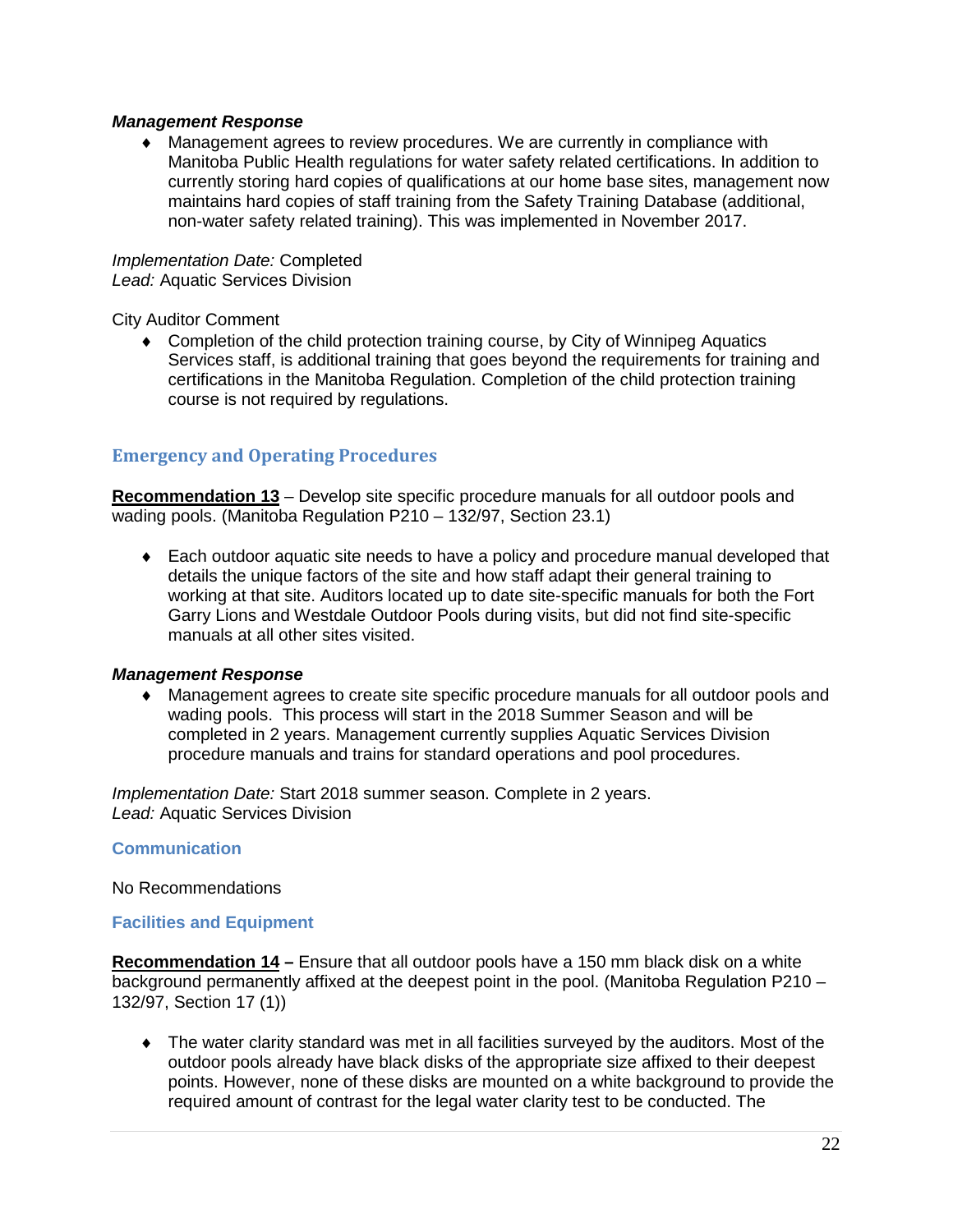Lifesaving Society considers it best practice for this black disk and white background to be affixed permanently to the deepest point of the pool.

#### *Management Response*

♦ Management agrees to enhance safety by placing the existing black disk on white painted background by June 30, 2018.

*Implementation Date:* June 30, 2018

*Lead:* Planning, Property and Development Department

**Recommendation 15** – Ensure that all skimmer covers/lids are secured so that the skimmers cannot be accessed by patrons. (Manitoba Regulation P210 – 132/97, Section 8 (2))

♦ The majority of outdoor pools were found to have unsecured skimmer covers at the time of inspection. All skimmer covers/lids should be secured during operating hours to ensure that cuts, scrapes and other injuries are avoided, as well as the chance of patrons causing damage to the circulation system by introducing foreign objects into the skimmers. It is especially important that skimmers being used to house cyanuric acid packs to help stabilize chlorine in the outdoor pools are sealed as this substance can be quite harmful if not handled appropriately or if ingested by a child.

## *Management Response*

♦ Management agrees. Skimmers are cleaned every day; cyanuric acid packs are encased in protective socks. Skimmer lids are repaired when defaults are discovered. Skimmers with acid packs will be the first priority to be repaired.

*Implementation Date:* June 30, 2018 *Lead:* Planning, Property and Development Department

**Recommendation 16** – Arrange for a full Health & Safety Committee inspection review of all aquatics sites prior to opening for the 2018 season. (Manitoba Regulation W210 – 217/2006, Section 6.1 – 6.5, Section 21, Section 35.15, Section 35)

- ♦ A wide variety of workplace safety and health violations were noted by the auditors and differences in practice between the twenty sites were obvious and pronounced. As part of this review the Lifesaving Society recommends that the following areas be included in the checks:
	- o Presence of eyewash stations in all required locations
	- o Eyewash stations are all in good operation
	- o Solution in eyewash stations has been refreshed as appropriate
	- o Chemicals are stored neatly and safely
	- o Chemicals are stored off the ground
	- o Chemicals are separated according to class and type.
	- o Safety Data Sheets are present in appropriate sites
	- o Safety Data Sheets are up to date (within 5 years)
	- o Safety Data Sheets are easily accessible.
	- o All required Personal Protective Equipment (PPE) is present.
	- o All PPE is easily accessible
	- o All PPE is clean and ready for
	- o All PPE is clean and ready for use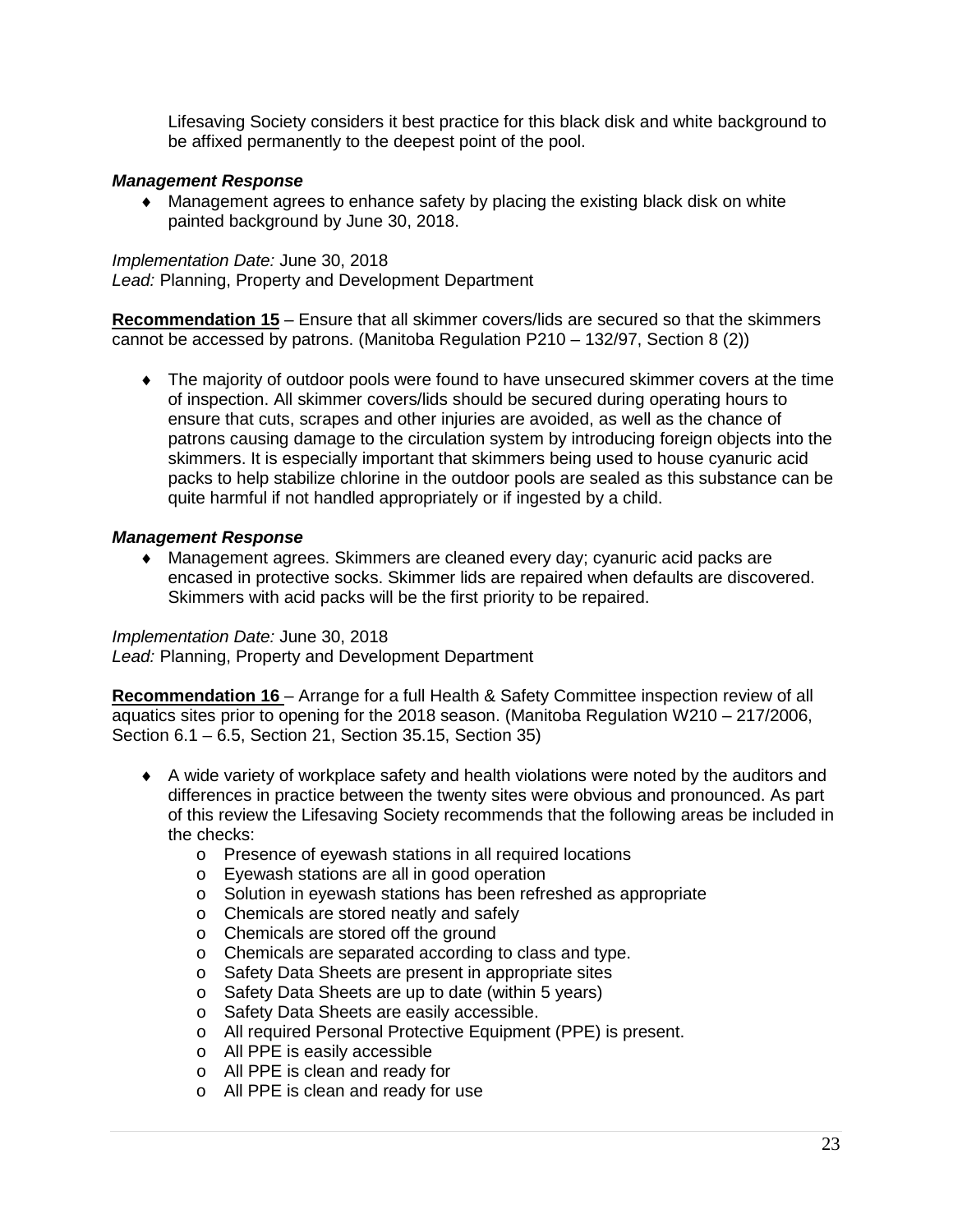o All PPE is located in one designated location

## *Management Response*

♦ Management agrees to review the feasibility of Workplace Safety and Health inspections for all 81 wading pools, similar to what is conducted at outdoor pools. This secondary inspection would be in addition to the inspections conducted by Manitoba Public Health performed prior to opening for the season. For enhanced safety, management will add checking the condition of the eyewash station to the daily checklist for each site.

*Implementation Date:* Review to be completed by Summer 2019. Daily checklist to include checking eyewash stations to be completed by Summer 2018. *Lead:* Aquatic Services Division and Planning, Property and Development Department

## City Auditor Comment

The Lifesaving Society identified a Manitoba Regulation as the source for non-compliance. The Community Services Department disagrees with the Lifesaving Society's interpretation of the regulation. The Regulation does not state that inspections conducted by a full Health and Safety Committee are required.

At this time, management has not committed to implement the recommendation. Workplace Safety Inspections are conducted for outdoor pools, which include a review of the items identified on the list provided by the Lifesaving Society. However, the noted differences in practice between the sites indicates a training opportunity to ensure greater consistency in the work performed by the staff tasked with conducting the Workplace Safety Inspections.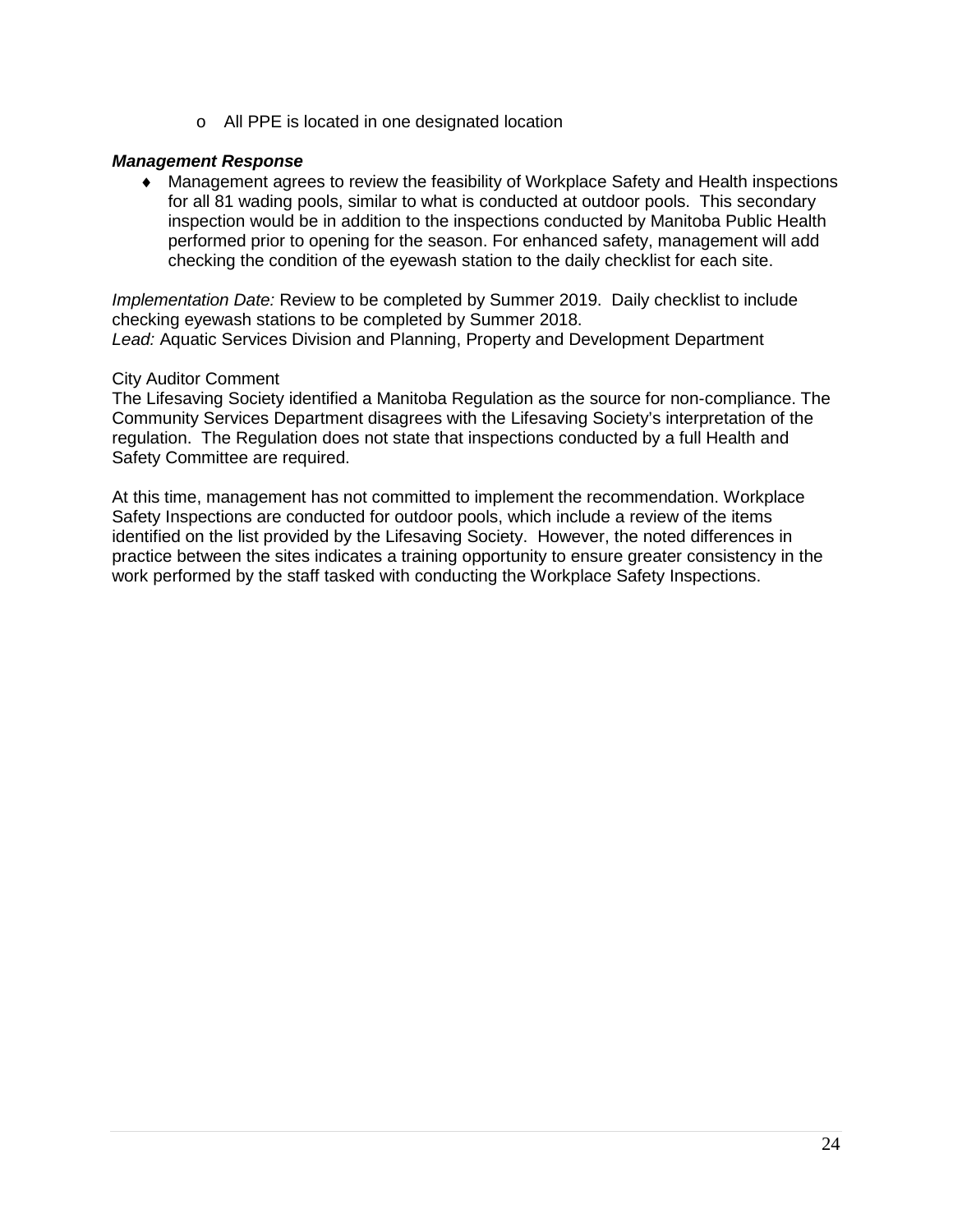# **3.2 Lifesaving Society Recommended Best Practices**

The following primary recommendations are identified as areas that are not consistent with what the Lifesaving Society believes are reasonable safe practice. In these instances, there may be no applicable Manitoba Regulation governing the area or the Lifesaving Society recommended practice exceeds the requirements of the Manitoba Regulation.

#### **Personnel**

No Recommendations

## **Emergency and Operating Procedures**

**Recommendation 17** – Review and revise the City of Winnipeg's Aquatic Facility Admission Standard.

- ♦ Based upon extensive research into drowning incidents at public pools, the Lifesaving Society recommends the following changes to the Admission Standard:
	- a) Remove the height requirement for entry to all facilities and focus on ensuring swimming ability tests and adult supervision are in place at all times. Swimming ability and adult supervision (or the lack of either or both) are risk factors for drowning in young children. Height requirements should be retained, however only for special water features such as slides, etc. where height may be a determining factor in safe use.
	- b) Include in the admission standard, which is consistent across all facilities, the manner in which those cleared for access beyond the basic level will be identified (wrist band, swim cap, etc.).

#### *Management Response*

♦ Management disagrees with the recommendation to remove the height requirement. Height requirement is not used as a determinant of a patron's swimming ability. Factors such as age, swimming ability, and height are considered to determine adequate parental supervision and safe participation in the water, including use of lifejackets and restrictions to the shallow end. If a patron wishes to be cleared for access beyond the basic level, the patron is required to demonstrate adequate swimming ability by completing a swim test. If the patron is successful, they are granted a wristband. These admission standards are consistently applied at all indoor and outdoor pools. Management will review national admission standards to ensure the City of Winnipeg admission standards for pools meets current needs.

*Implementation Date:* Review to be completed by Summer 2020. *Lead:* Aquatic Services Division

#### City Auditor Comment

In this instance the Department is not in contravention of a Manitoba Regulation; the recommendation is identified as an area that is not consistent with what the Lifesaving Society believes is a reasonable safe practice.

Management has disagreed with the recommendation. The risk of not revising the Admission Standard is that the level of swimming ability is not considered when admitting patrons.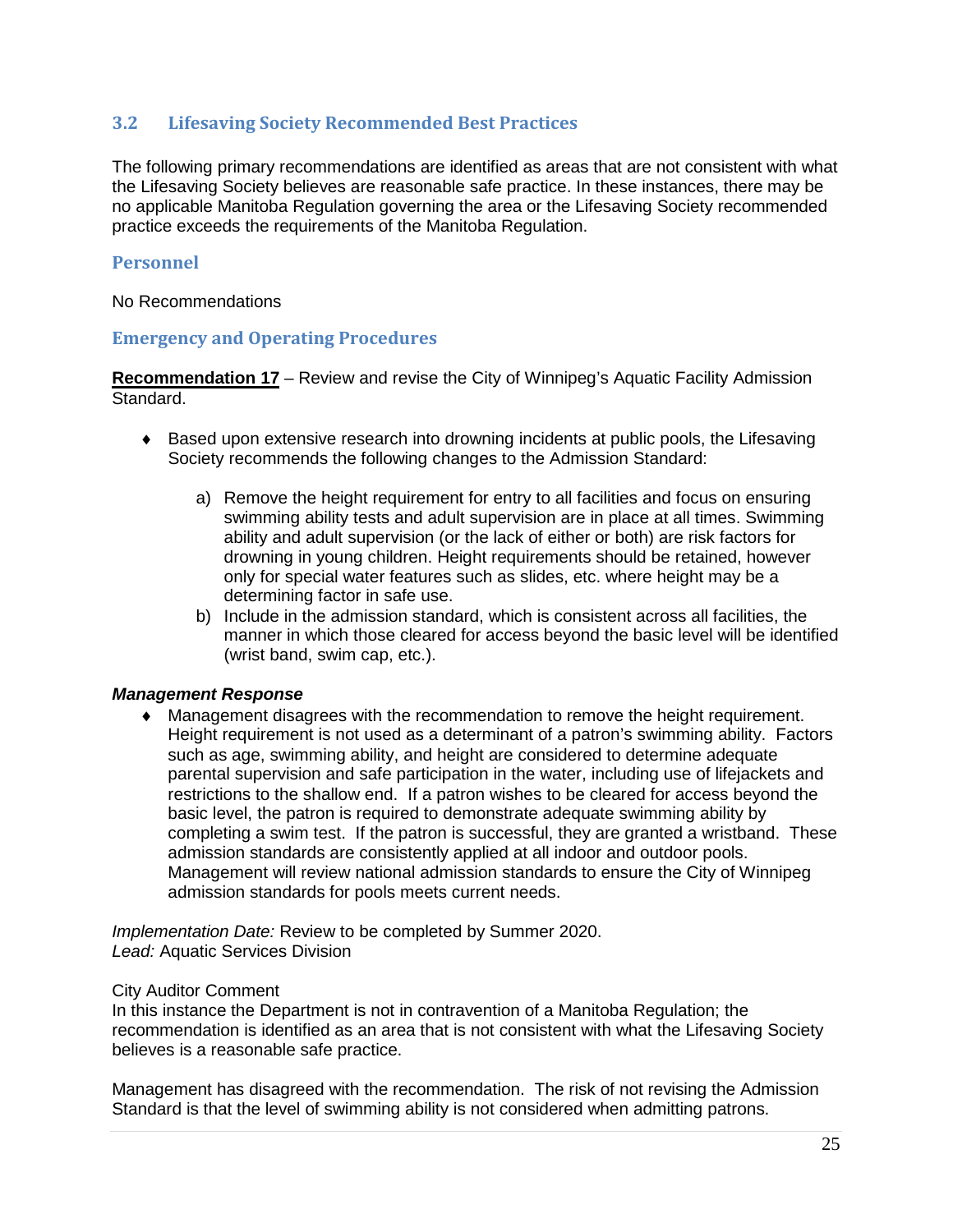**Recommendation 18** – Adopt a medical condition admission standard.

♦ As a best practice signage regarding medical conditions should be installed in the entranceway to all City of Winnipeg aquatic facilities. The Lifesaving Society recommends the use of a statement such as the following:

> *"Individuals with a serious medical condition should first consult with a doctor before engaging in aquatic activities. It is recommended that they be accompanied by a person knowledgeable of their condition and responsible for their direct supervision."*

# *Management Response*

♦ Management agrees to review signage; this may include the addition of a medical condition standard for both indoor and outdoor pools by the end of 2019.

*Implementation Date:* Review to be completed by 2020 *Lead:* Aquatic Services Division

## City Auditor Comment

In this instance the Department is not in contravention of a Manitoba Regulation; the recommendation is identified as an area that is not consistent with what the Lifesaving Society believes is a reasonable safe practice.

At this time, management has not committed to implement the recommendation. The risk of not adopting a medical condition admission standard is the patrons with medical conditions may not consider the appropriate precautions before entering the swimming pool.

# **Communication**

No Recommendations

# **Facilities and Equipment**

**Recommendation 19** – Ensure that all outdoor pools have their tanks coloured white.

♦ The Lifesaving Society recommends as a best practice that white is used for the colour of all pool basins as it allows for better spotting of submerged individuals and objects in a pool.

# *Management Response*

♦ Management disagrees. Currently, all outdoor pool tanks are light in colour, which meets the Manitoba Regulation. The Audit references Public Pool Safety Standards for best practice, which further states that in the event that this standard varies from a Provincial/Territorial regulation, the Provincial/Territorial regulation shall prevail. Management will discuss the recommendation of white tanks with Manitoba Public Health and possibly consider in the future. To ensure safety standards are consistent throughout the City of Winnipeg, any changes to the outdoor pool tank standard should also be consistently applied to indoor pool operations.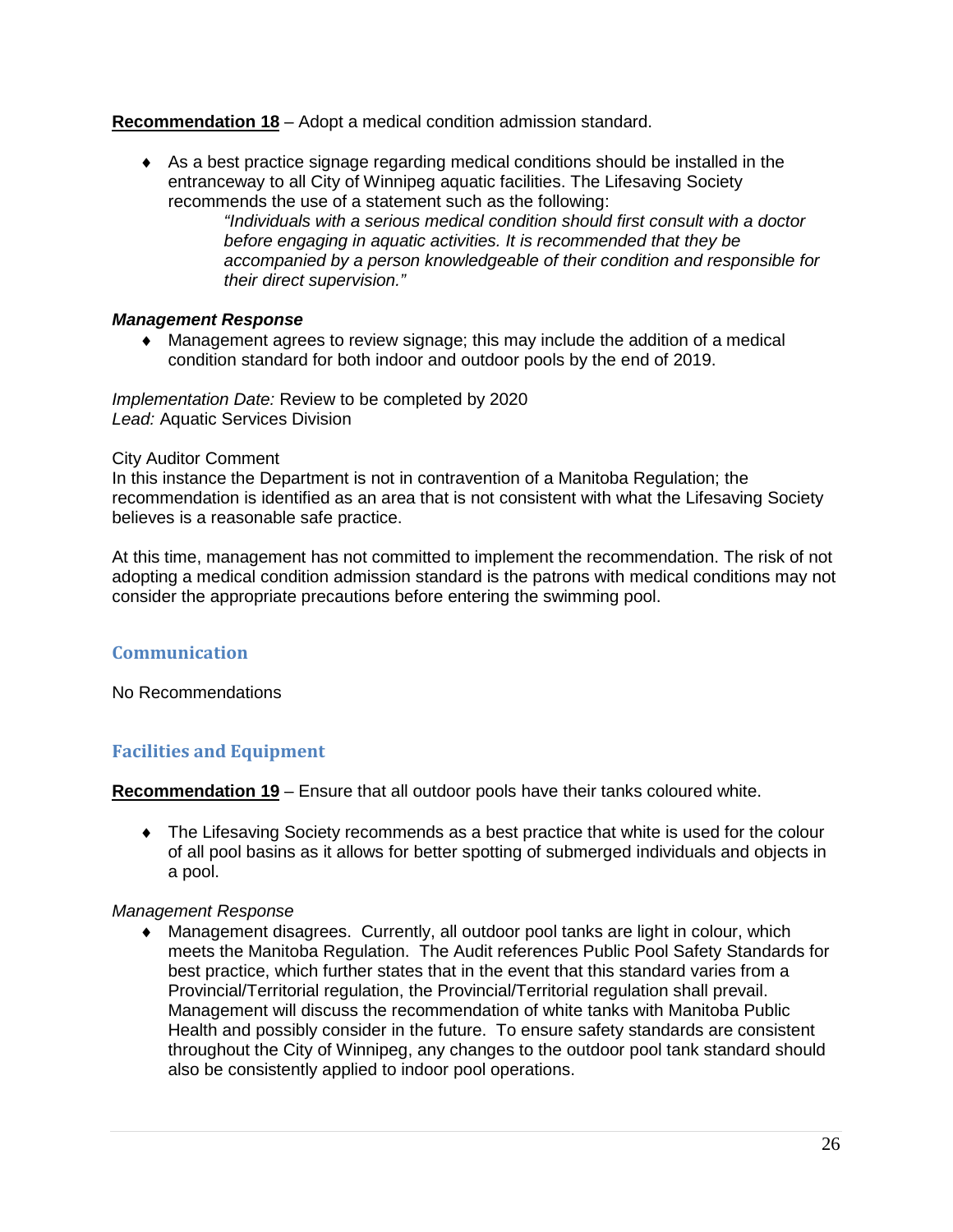*Implementation Date:* Review to be completed by Summer 2019 *Lead:* Planning, Property and Development Department

## City Auditor Comment

In this instance the Department is not in contravention of a Manitoba Regulation; the recommendation is identified as an area that is not consistent with what the Lifesaving Society believes is a reasonable safe practice.

At this time, management has not committed to implement the recommendation. The Department has asserted that all pool tanks are a light colour; the Lifesaving Society suggested safe practice is that pool tanks be white because there is no consensus on what constitutes a "light" colour for pool basins across North American guidelines.

**Recommendation 20** – Outline all main drains/outlets in outdoor pools with a band of contrasting colour.

♦ The Lifesaving Society recommends as best practice that all outlets be outlined with a band of colour  $(5 - 10 \text{ cm})$  in width) that contrasts with both the pool basin, and the outlet cover. Lifeguards are then trained to recognize that any time they cannot see the entire band of colour around the outlet they must investigate.

#### *Management Response*

♦ Management agrees and will implement by June 30, 2018.

*Implementation Date:* June 30, 2018 *Lead:* Planning, Property and Development Department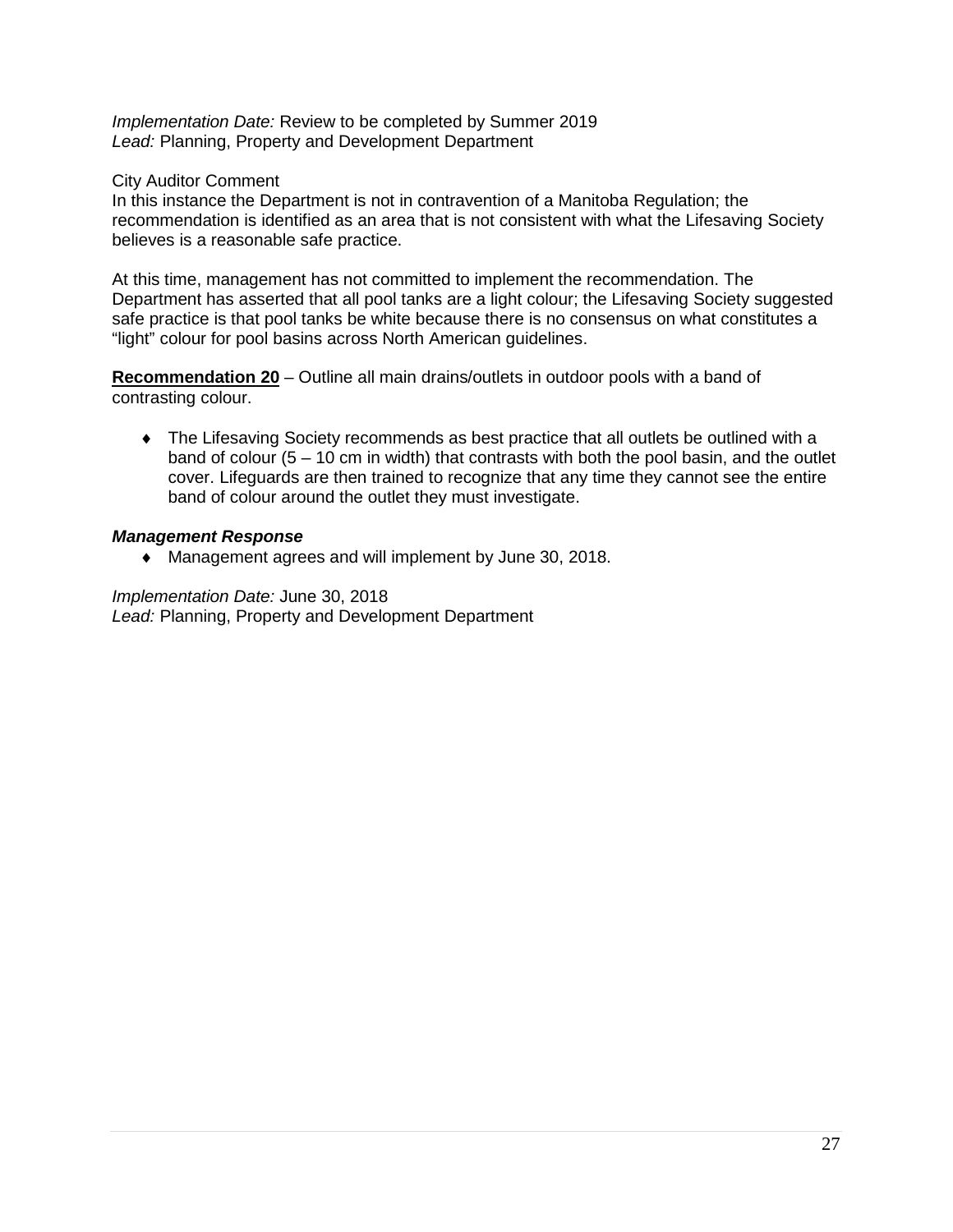# **3.3 Site Specific Primary Recommendations**

The Lifesaving Society's outdoor aquatic safety audit presents sixteen Primary Recommendations related to specific facilities, which present unreasonable risk to the public: thirteen, which the Lifesaving Society believes, did not meet the applicable Government of Manitoba regulation (recommendations  $21 - 33$ ) and three findings that are not consistent with the Lifesaving Society's position on what constitutes reasonable safe practice (recommendations 34 – 36). While the following recommendations were made in relation to specific sites, the recommendations apply to all outdoor aquatic facilities and should be implemented across all outdoor aquatic facilities if applicable.

# **Government of Manitoba Regulation**

**Recommendation 21** – Safety equipment needs to be placed in locations where it will not create a trip & fall hazard and where it will be immediately accessible in case of emergency. (Manitoba Regulation P210 – 132/97, Section 13(1))

- ♦ *Observed at: Fort Garry Lions Outdoor Pool, Freight House Outdoor Pool, Transcona Aquatic Park, Westdale Outdoor Pool.*
	- o Reaching poles in the facility are laid on the pool deck or in the grass surrounding the pool during operation hours. These present trip and fall hazards for pool patrons and may not be immediately accessible in case of an emergency.
- ♦ *Observed at: Happyland Outdoor Pool.*
	- $\circ$  There were two reaching poles on deck at the facility during the inspection. In both cases lounging chairs with patrons in them were pulled in front of these safety aids, preventing ready access in case of emergency.

## *Management Response*

♦ Management agrees. Safety equipment will be accessible in case of emergency and will not be located in areas where it will create a trip and fall hazard. Staff will review safe work practice at site specific training by June 30, 2018.

*Implementation Date:* June 30, 2018 *Lead:* Aquatic Services Division

**Recommendation 22 –** Install an eyewash station in the Filter Room, mount in a location where it is accessible and can function properly and ensure eyewash bottle and/or solution is present. (Manitoba Regulation W210 – 217/2006, Section 6.1 – 6.5, Section 21)

- ♦ *Observed at: Freight House Outdoor Pool, Happyland Outdoor Pool, Norwood Outdoor Pool, Provencher Outdoor Pool, Transcona Aquatic Park, Home Playground Wading Pool, Keenleyside Park Wading Pool, West Kildonan Memorial Community Centre Wading Pool.*
- ♦ At various sites the auditors could not locate an eyewash station in the filter room or it was located in a place which was not an immediately accessible location. Workplace Safety and Health Regulations require an eyewash station to be installed in a space where individuals will be handling chemicals. Furthermore, at the time of the inspection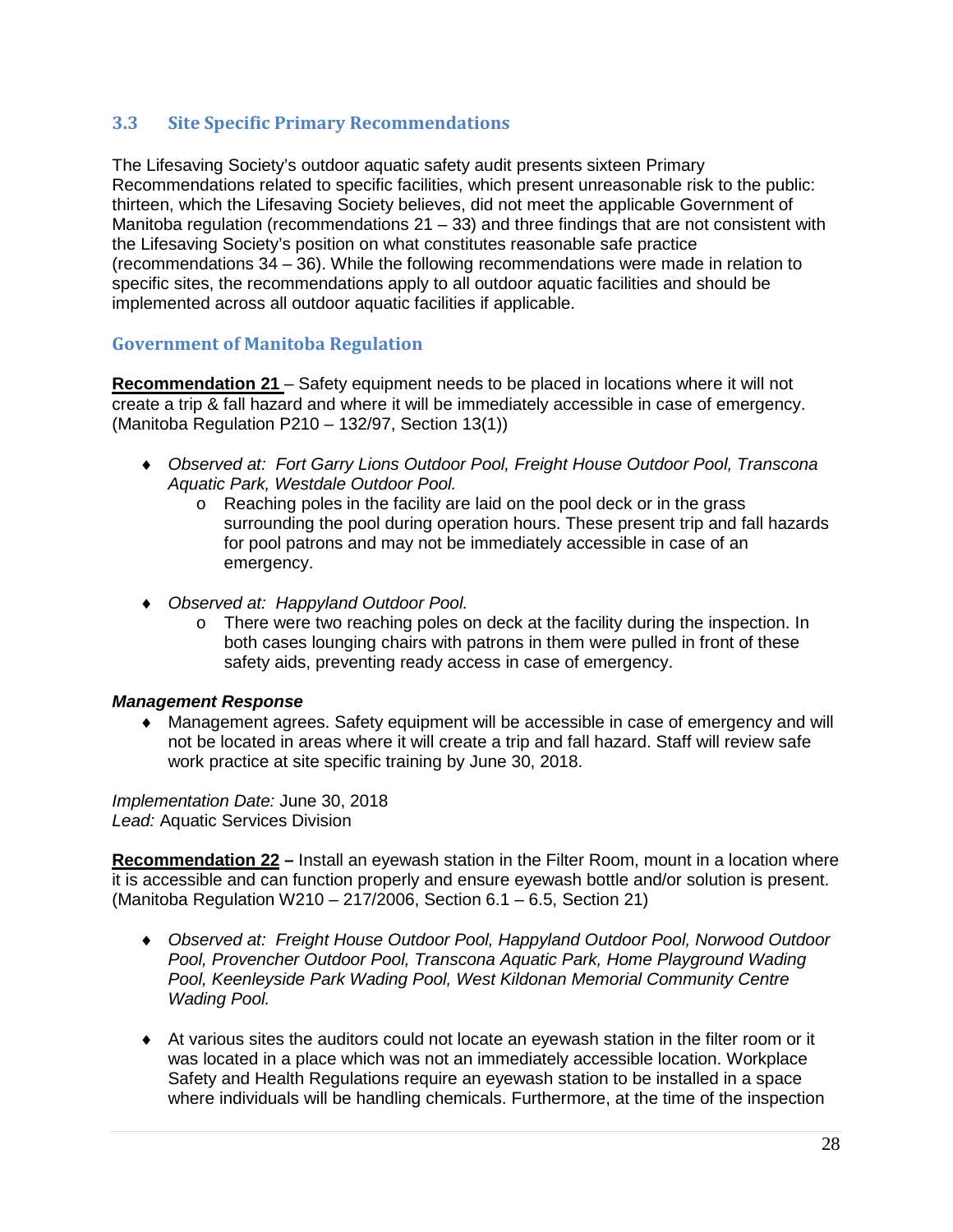at the Transcona Aquatic Park, the auditors found a mount on the wall for an eyewash bottle in the waterslide pump and filter room, but no eyewash bottle or solution was present.

#### *Management Response*

♦ Management agrees to work with Workplace Health & Safety to ensure eyewash stations are accessible and operational and add to the daily check list by June 30, 2018.

*Implementation Date:* June 30, 2018 *Lead:* Planning, Property and Development Department

**Recommendation 23 –** Ensure that all required Personal Protective Equipment for handling chemicals is available in the Filter Room or on site and in a centralized location. (Manitoba Regulation W210 – 217/2006, Section 6.1 – 6.5, Section 21)

- ♦ *Observed at: Freight House Outdoor Pool, Happyland Outdoor Pool, Provencher, St. Vital Outdoor Pool & Wading Pool, Transcona Aquatic Park, Windsor Park Outdoor Pool, Machray Park Wading Pool & Spray Pad, West Kildonan Memorial Community Centre Wading Pool.*
- ♦ In a number of facilities the auditors could not locate the necessary personal protective equipment - rubberized boots, goggles/face mask, chemical apron or work gloves - in the filter room, mechanical space or area used for chemical storage.

#### *Management Response*

♦ Management agrees to review and ensure Personal Protective Equipment is available by June 30, 2018.

*Implementation Date:* June 30, 2018 *Lead:* Planning, Property and Development Department

**Recommendation 24 –** Create a roped off splash down zone for the waterslides when they are in operation. (Manitoba Regulation P210 – 132/97, Section 8(2))

- ♦ *Non-compliant facility: Kildonan Park Outdoor Pool.*
- ♦ The two waterslides in the Kildonan Park Outdoor Pool facility empty into middle section of the main tank which is used as a general play area for pool patrons. To prevent patrons from being hit and injured by sliders who are exiting the flume at speed when it is in operation, there should some form of barrier or buffer zone between the slide's drop zone and the remainder of the shallow end.

## *Management Response*

♦ Management disagrees. The Manitoba Public Health Regulation does not state that a roped off splash down zone for the waterslides is required. Rather, to enhance patron safety, there are designated lifeguards assigned to the splash down zone, which surpasses the effectiveness of a roped off area. In order to create a roped off splash down zone for the Kildonan Park Pool waterslides, a significant portion of the shallow end area would need to be roped off across the complete width of the pool to anchor the ropes securely. Additional ropes would cause further confusion with patrons and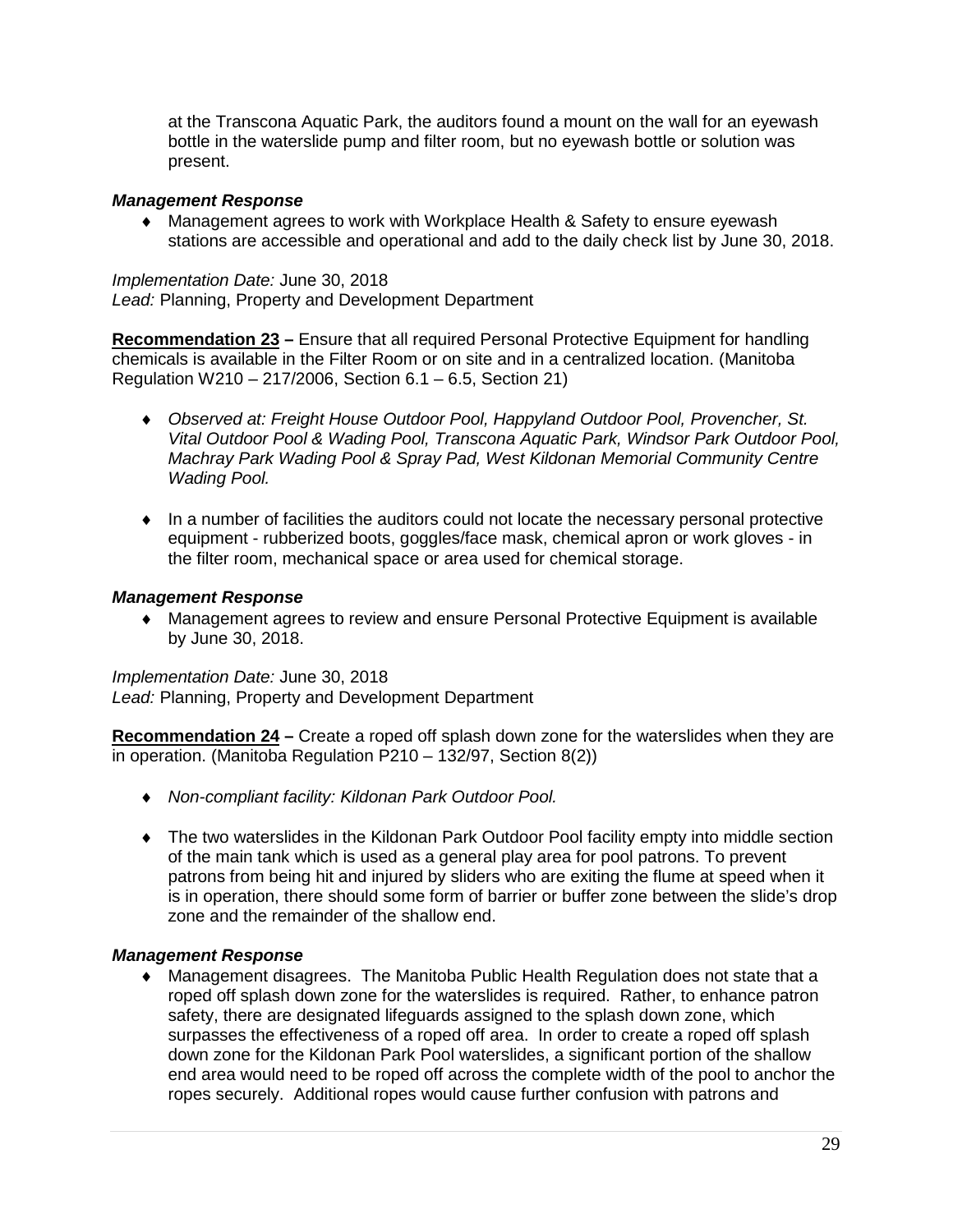distractions for guards monitoring patrons who are lifting the ropes to pass through the shallow water area.

# City Auditor Comment

Management disagrees with this recommendation and has identified an alternative for monitoring any potential hazards related to the splash down zone for the waterslides. The Lifesaving Society identified a Manitoba Regulation as the source for non-compliance. The Regulation states that "No person shall operate a swimming pool or other water recreational facility where there are protrusions, means of entanglement or other hazards that might cause injury to a bather or other person in or around the swimming pool facility".

The risk of not creating a roped off splash zone for the waterslides is that patrons could collide if the designated lifeguard's attention is diverted from the area.

**Recommendation 25** – Ensure that all the joints of the waterslide are caulked and sealed. (Manitoba Regulation P210 – 132/97, Section 8(2))

- ♦ *Non-compliant facility: Kildonan Park Outdoor Pool.*
- ♦ The auditors found that all of the joints inside of both waterslides in the facility were uncaulked. This creates some rough transitions between sections of the flume and may result in cuts and scrapes for users.

# *Management Response*

♦ Management agrees and will add a requirement to inspect and record waterslide joints frequently by June 30, 2018. Repairs are currently completed every spring prior to opening and throughout the season as required.

*Implementation Date:* June 30, 2018

*Lead:* Planning, Property and Development Department

**Recommendation 26 –** Review safety precautions for metal hatches/panels located on the pool deck. (Manitoba Regulation P210 – 132/97, Section 8(2))

- ♦ *Observed at: St. Vital Outdoor Pool & Wading Pool.*
- ♦ There are several metal hatches/panels located on the pool deck. In the sun they heat up throughout the day and may present a safety hazard for patrons or staff who walk on them. Some form of safety protocol for these panels, which does not add any other safety hazards to the facility, needs to be devised that both protects patrons and staff and allows access to the panels when required for maintenance.

## *Management Response*

♦ Management agrees and will place mats in a safe manner and add to the daily checklist by June 30, 2018.

*Implementation Date:* June 30, 2018 *Lead:* Planning, Property and Development Department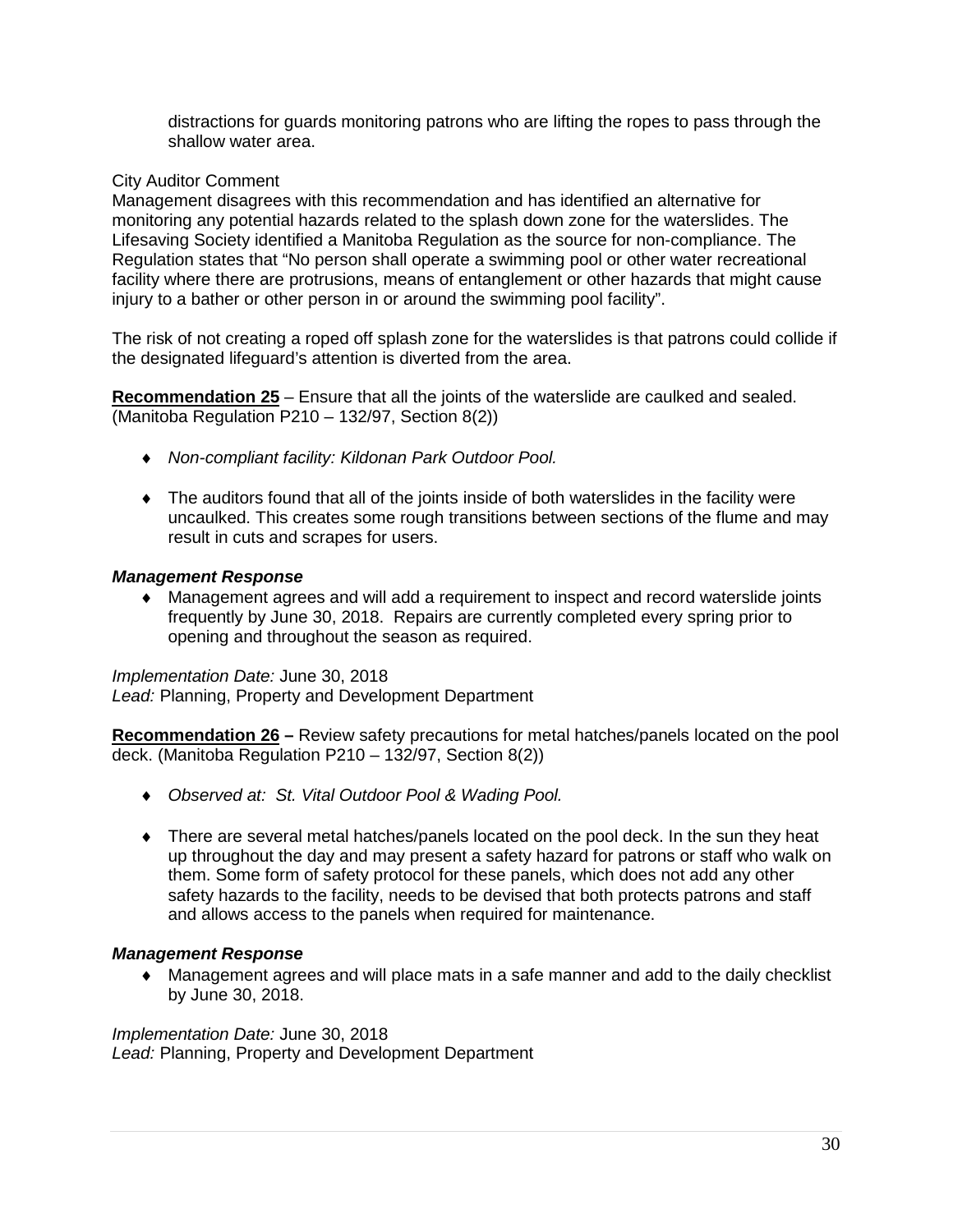**Recommendation 27** – Review all change room partitions for damage. (Manitoba Regulation P210 – 132/97, Section 8(2))

- ♦ *Observed at: St. Vital Outdoor Pool & Wading Pool.*
- ♦ In the women's change room area the auditors found one change cubicle door that had a loose strip of metal on it. This strip of metal had a screw attached to it and could present an entrapment hazard for fingers, or cause other injury to patrons.

# *Management Response*

♦ Management agrees to review and repair as required by June 30, 2018.

*Implementation Date:* June 30, 2018 *Lead:* Planning, Property and Development Department

**Recommendation 28** – Patch or remove metal tubes in the wading pool deck. (Manitoba Regulation P210 – 132/97, Section 8(2))

- ♦ *Observed at: St. Vital Outdoor Pool and Wading Pool.*
- ♦ A series of metal tubes are fixed in the deck around the wading pool and project above the level of the concrete used for the deck. These present a safety hazard to patrons who could cut or scrap themselves quite easily on these items.

## *Management Response*

♦ Management agrees to review and address by June 30, 2018. The tubes are anchors for safety netting.

*Implementation Date:* June 30, 2018 *Lead:* Planning, Property and Development Department

**Recommendation 29** – Review the attachment of diving boards to platforms. (Manitoba Regulation P210 – 132/97, Section 8 (2))

- ♦ *Observed at: Transcona Aquatic Park.*
- ♦ Both the 1 meter and 3 meter diving boards at the facility sit on platforms with attached ladders. These platforms have a gap between the top step and the diving board that allows for a person to catch their foot, possibly causing a trip, fall, entrapment or other injury.

## *Management Response*

♦ Management agrees to review with Manitoba Public Health to ensure diving boards adhere to provincial regulation by June 30, 2018. The board at Transcona Aquatic Park met regulations in 2017.

*Implementation Date:* June 30, 2018 *Lead:* Planning, Property and Development Department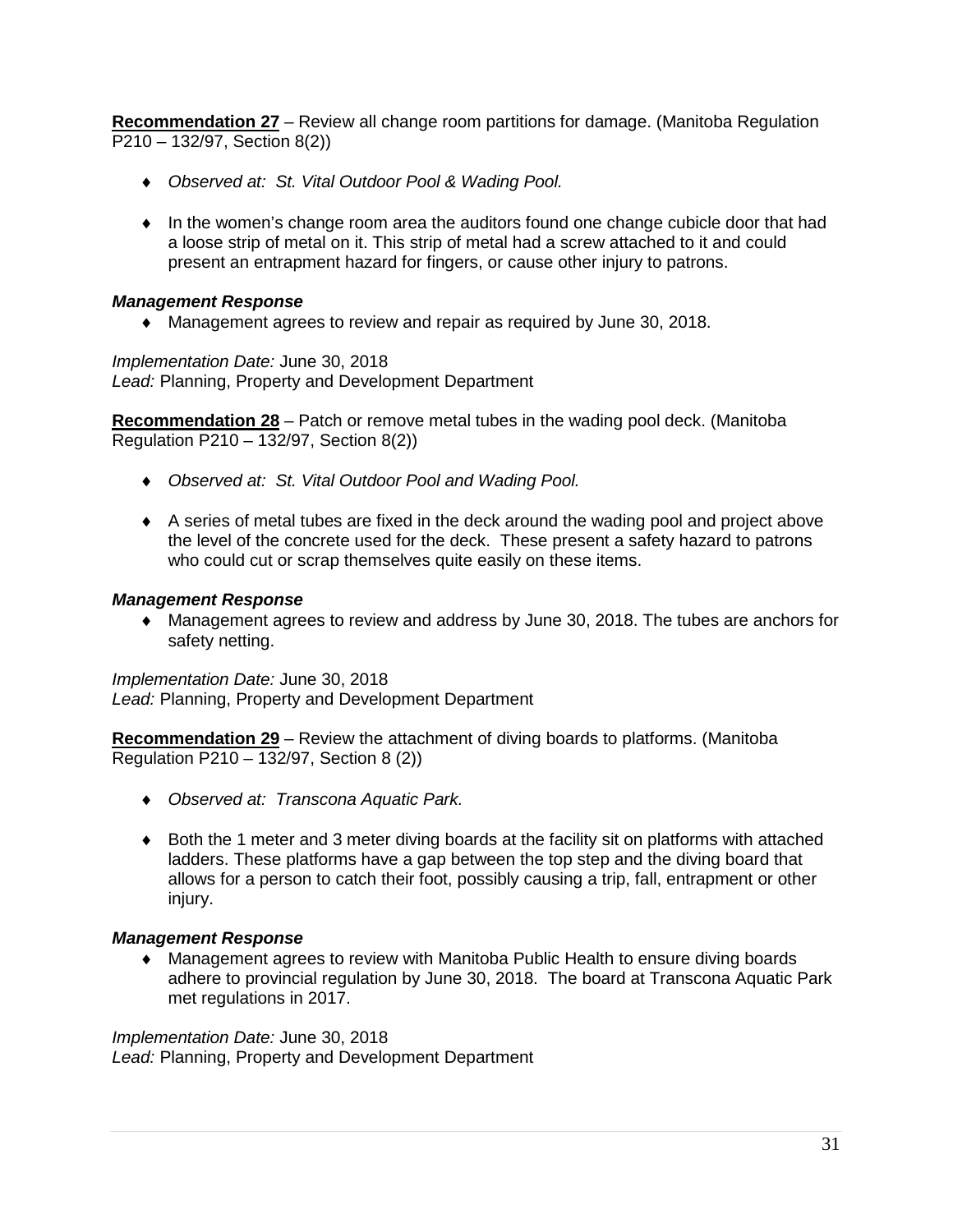**Recommendation 30** – Ensure that all cylinders of compressed gas are secured against falling over. (Manitoba Regulation W210 – 217/2006, Section 19.10)

- ♦ *Observed at: Transcona Aquatic Park.*
- ♦ Carbon dioxide gas in cylinders is used to help buffer the pool and is stored in two locations on the site. Cylinders being stored in the old chlorine gas room were secured with chains against the wall with no issue. Cylinders stored in the waterslide filter and pump room were free standing if knocked over and fractured could cause an explosive force.

## *Management Response*

♦ Management agrees and will review and correct where necessary by June 30, 2018.

*Implementation Date:* June 30, 2018 *Lead:* Planning, Property and Development Department

**Recommendation 31 –** Review the storage of pool chemicals on site. (Manitoba Regulation W210 – 217/2006, Section 35.2)

- ♦ *Observed at: Westdale Outdoor Pool.*
- ♦ Chemicals were not stored neatly on site, and most chemicals found on site were sitting directly on the floor where they could become contaminated. Best practice is to raise all stored chemicals off the floor (using a pallet or other method) to prevent any water leakage from affecting them, and also to allow the early detection of any leaking storage containers.

#### *Management Response*

♦ Management agrees to add pallets on site for the safe storage of chemicals by June 30, 2018.

*Implementation Date:* June 30, 2018 *Lead:* Planning, Property and Development Department

**Recommendation 32 –** Repair or replace all loose drain covers on the pool deck. (Manitoba Regulation P210 – 132/97, Section 8(2))

- ♦ *Non-compliant facility: Windsor Park Outdoor Pool.*
- ♦ The auditors found two drain/maintenance covers on deck that were loose and which could be lifted up without much effort, as well, the plate cover that was loose concealed what appeared to be broken pieces of pool infrastructure. To prevent cuts, scrapes, entrapment of fingers and toes or other injury these drain covers should be repaired or replaced immediately.

#### *Management Response*

♦ Management agrees and will review and correct loose drain covers by June 30, 2018.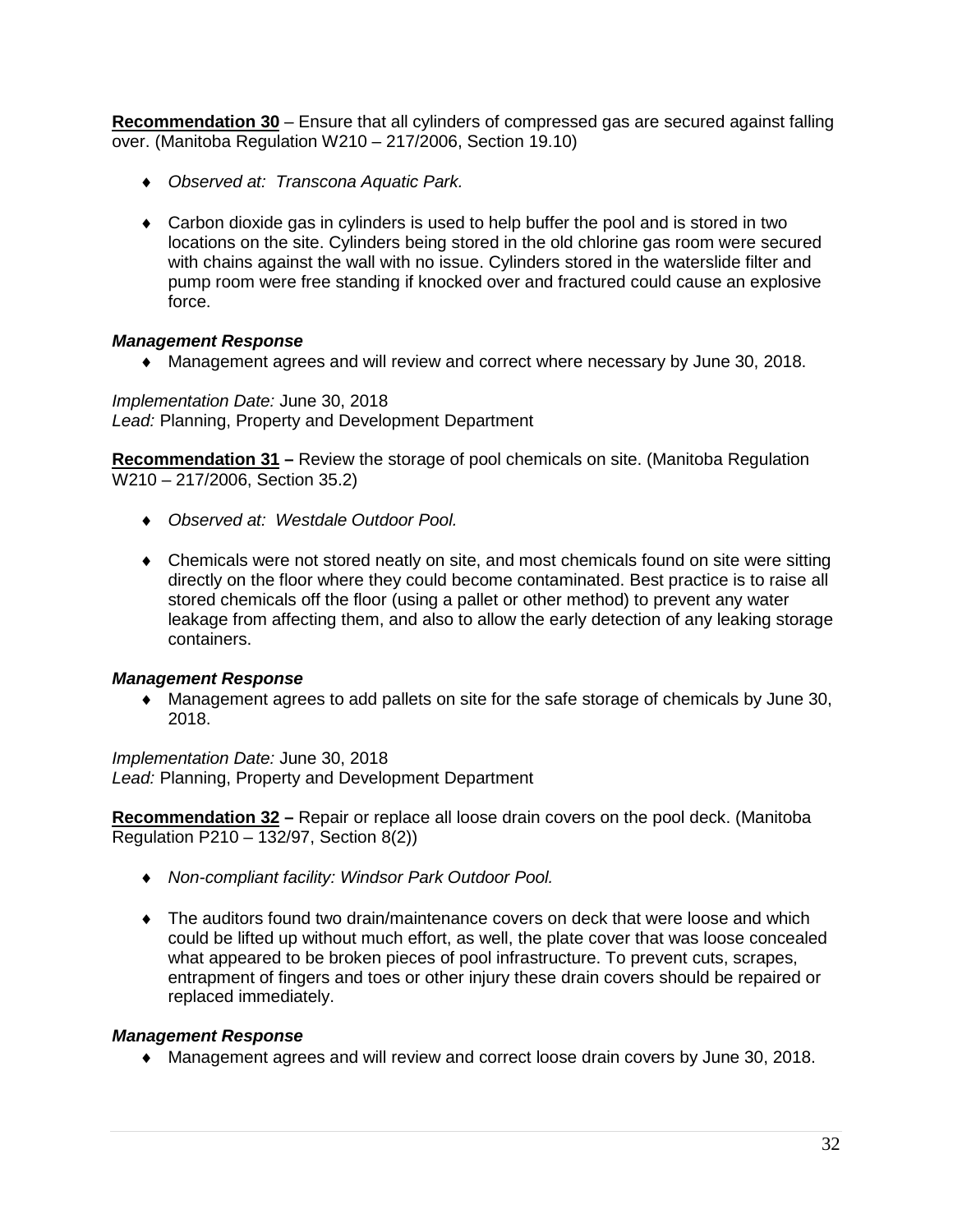*Implementation Date:* June 30, 2018 *Lead:* Planning, Property and Development Department

**Recommendation 33 –** Review safety measures for the metal covers/plates located on the edge of the wading pool and the surrounding apron. (Manitoba Regulation P210 – 132/97, Section 8(2))

- ♦ *Observed at: Home Playground Wading Pool.*
- ♦ What appears to be a large metal drain plate is bolted into the edge of the pool, and a very large metal plate on the pool apron, including an attached hatch, appears to cover part of the mechanical workings of the wading pool. Both of these plates will heat up in sun as the day progresses, and are a potentially safety hazard to patrons in bare feet. Rubberized mats may be present to alleviate this hazard, but were not deployed at the time of the inspection. Rubberized mats do not eliminate the risk of these metal items, as they can curl up when wet or heated (depending on style and age), thus creating a trip and fall hazard.

## *Management Response*

♦ Management agrees and will review and correct where necessary by June 30, 2018.

*Implementation Date:* June 30, 2018 *Lead:* Planning, Property and Development Department

# **Lifesaving Society Best Practice**

**Recommendation 34 –** Review the placement of the buoy line that separates the deep end from the shallow end.

- ♦ *Observed at: Fort Garry Lions Outdoor Pool, Freight House Outdoor Pool, Norwood Outdoor Pool, Transcona Aquatic Park, Windsor Park Outdoor Pool.*
- ♦ A buoy line should be used to denote the change from shallow water to deep water, and that this line should be offset 300 millimeters (30 centimeters) to the shallow side of the transition as this provides a safety buffer for all patrons before they reach the deep water. This best practice has been adopted based upon requirements in various building codes for new pool construction.

## *Management Response*

♦ Management agrees to review the placement of buoy lines in both outdoor and indoor pools to ensure safety standards are consistent throughout the City of Winnipeg operations. Management exceeds the Manitoba Regulations by having buoy lines. Non-swimmers are restricted from the deep end and a swim test is mandatory before they may proceed beyond the buoy lines into the deeper water.

*Implementation Date:* December 2019 *Lead:* Planning, Property and Development Department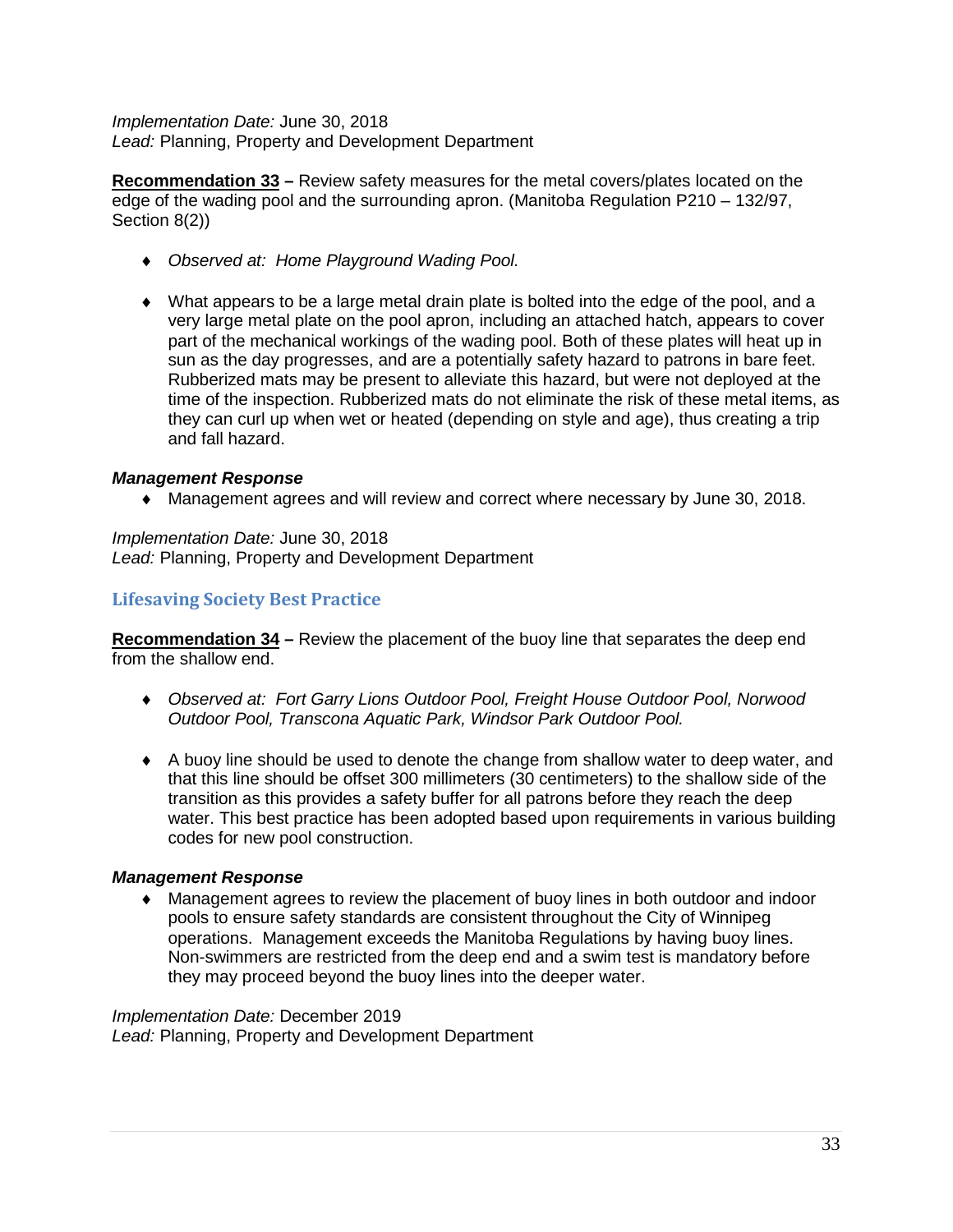**Recommendation 35 –** Ensure that the ledge in the deep end of the pool is painted or outlined in a different colour.

- ♦ *Observed at: Norwood Outdoor Pool, Windsor Park Outdoor Pool.*
- ♦ Ledges in the deep end, if they are the same colour as the pool basin, can be very hard to see as they blend into the basin. Building code for new swimming pool construction requires that all ledges be outlined or coloured in a contrasting colour to the remainder of the basin.

# *Management Response*

♦ Management agrees to the recommendation and will paint as suggested prior to June 30, 2018.

*Implementation Date:* June 30, 2018 *Lead:* Planning, Property and Development Department

**Recommendation 36 –** Add handrails to the facility diving boards.

- ♦ *Observed at: Provencher Outdoor Pool.*
- ♦ Neither of the two diving boards have handrails. For maximum patron safety the Lifesaving Society recommends as best practice that all facilities require handrails for all diving boards except deck level boards.

## *Management Response*

♦ Management agrees to discuss with Manitoba Public Health what handrails may be suitable for existing diving boards at the Provencher Outdoor Pool.

*Implementation Date:* Review to be completed by Summer 2019 *Lead:* Planning, Property and Development Department

City Auditor Comment

In this instance the Department is not in contravention of a Manitoba Regulation; the recommendation is identified as an area that is not consistent with what the Lifesaving Society believes is a reasonable safe practice.

At this time, management has not committed to implement the recommendation. The risk of not adding handrails to the diving boards is that patron safety is not maximized.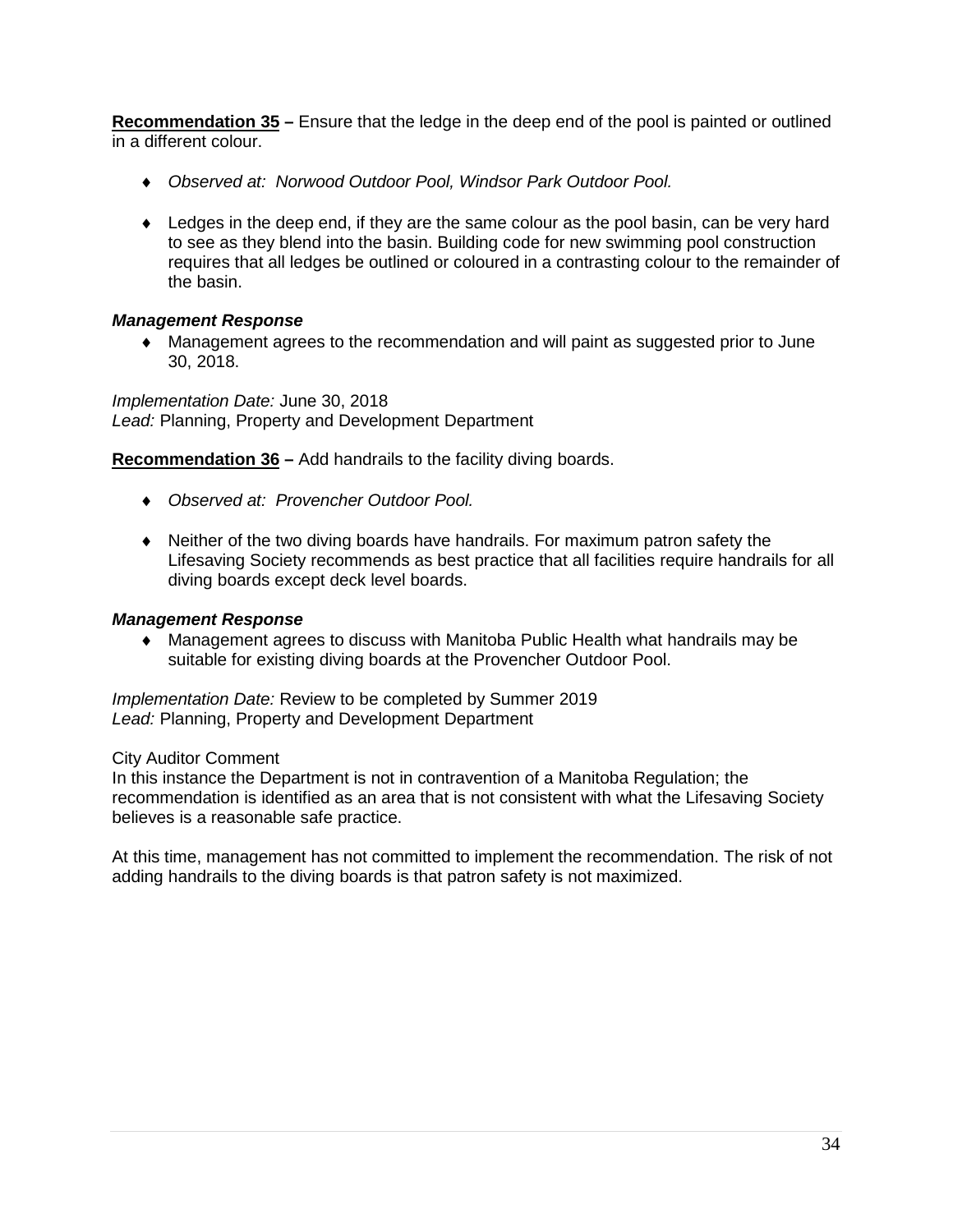# <span id="page-34-0"></span>**APPENDIX 1 – Audit Methodology**

| <b>MANDATE OF</b><br><b>THE CITY</b><br><b>AUDITOR</b> | The City Auditor is a statutory officer appointed by City Council<br>under The City of Winnipeg Charter. The City Auditor is<br>independent of the Public Service and reports directly to<br>Executive Policy Committee, which serves as the City's Audit<br>Committee.<br>• The City Auditor conducts examinations of the operations of the<br>City and its affiliated bodies to assist Council in its governance<br>role of ensuring the Public Service's accountability for the<br>quality of stewardship over public funds and for the<br>achievement of value for money in City operations.<br>Once an audit report has been communicated to Council, it<br>$\bullet$<br>becomes a public document. |
|--------------------------------------------------------|----------------------------------------------------------------------------------------------------------------------------------------------------------------------------------------------------------------------------------------------------------------------------------------------------------------------------------------------------------------------------------------------------------------------------------------------------------------------------------------------------------------------------------------------------------------------------------------------------------------------------------------------------------------------------------------------------------|
|                                                        |                                                                                                                                                                                                                                                                                                                                                                                                                                                                                                                                                                                                                                                                                                          |
| <b>PROJECT</b><br><b>RISK</b><br><b>ANALYSIS</b>       | City of Winnipeg Aquatic Services provides services to the<br>citizens of the City of Winnipeg which could pose safety risks.<br>The following potential risks were considered when conducting<br>the safety audits:<br>Are the outdoor aquatic facilities meeting the<br>$\circ$<br>requirements of the applicable Manitoba regulations?<br>Are there additional best practices which could enhance<br>$\circ$<br>the safety processes and practices followed by Aquatic<br>Services?<br>Do all staff have the necessary certifications and<br>$\circ$<br>training?                                                                                                                                     |
|                                                        | The Lifesaving Society was contracted to perform a review of the<br>٠                                                                                                                                                                                                                                                                                                                                                                                                                                                                                                                                                                                                                                    |
| <b>SCOPE</b>                                           | safety processes and practices in place for the aquatics services.<br>The inspection of aquatic facilities was conducted between July<br>٠<br>31 and August 18, 2017. The listing of facilities to be reviewed<br>included:<br>o All 10 outdoor swimming pool facilities.<br>7 stand-alone outdoor pools;<br>1 outdoor pool and wading pool; and<br>2 outdoor pools with spray pads.<br>9 wading pool facilities.<br>$\circ$<br>4 stand-alone wading pools;<br>2 wading pools with spray pad onsite;<br>$\blacksquare$<br>1 wading pool with a slide;<br>1 wading pool with spray features; and<br>1 wading pool with slide and spray pad nearby.<br>3 spray pads.<br>$\circ$                            |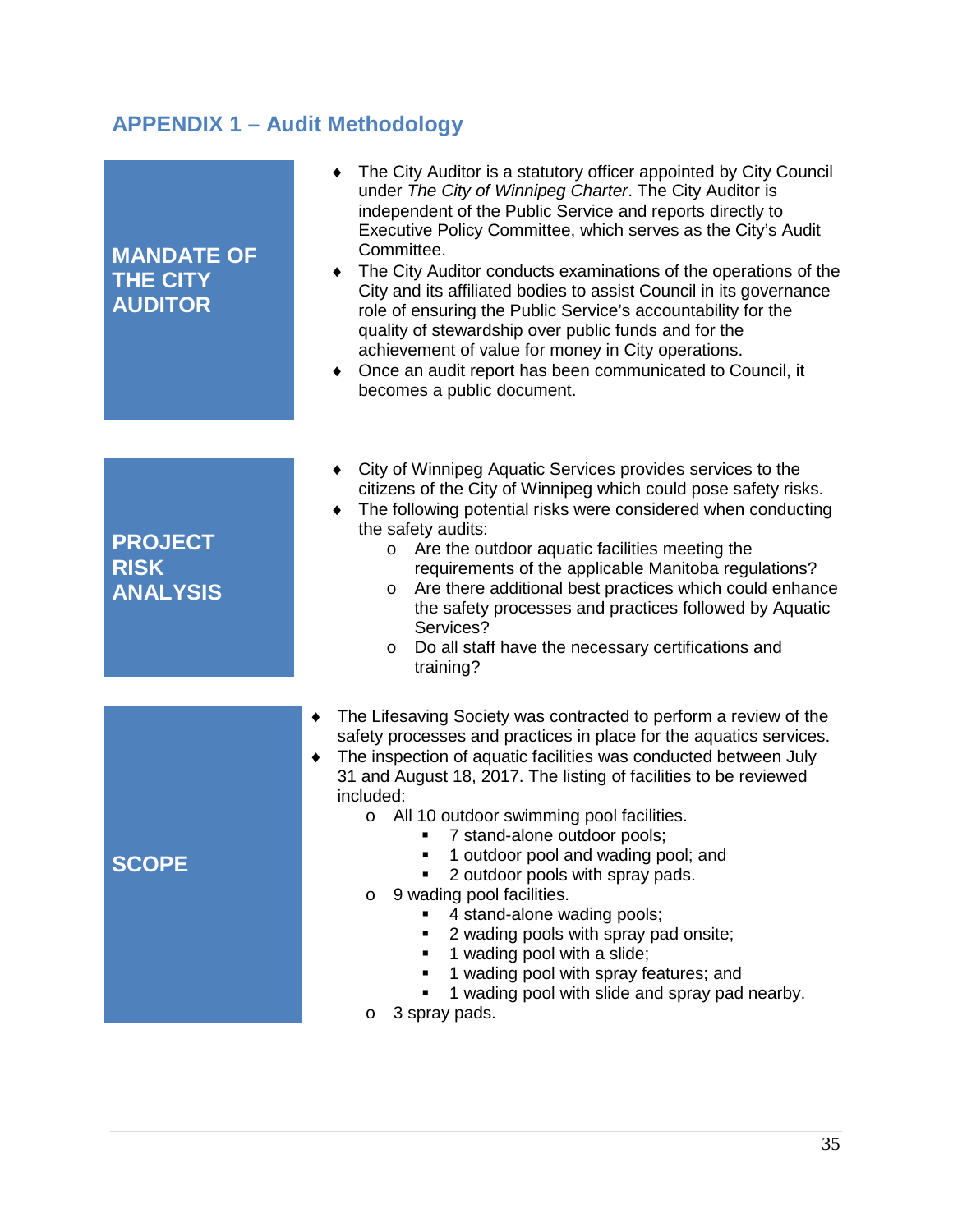| <b>APPROACH</b><br><b>AND</b><br><b>CRITERIA</b> | This safety audit work was contracted out to the Lifesaving<br>٠<br>Society due to the unique skill set required to conduct the safety<br>reviews.<br>The Lifesaving Society conducted a comprehensive review of the<br>٠<br>aquatics operation utilizing a three-stage approach: literature<br>review, inspections of the facilities, and interviews.<br>The review included:<br>٠<br>Reviewing the safety processes and practices of both the<br>$\circ$<br>Aquatics Services Division and the Municipal<br><b>Accommodations Division.</b><br>Conducting a comprehensive review and inspection of<br>$\circ$<br>selected facilities.<br>Outlining the observations through the use of Lifesaving<br>$\circ$<br>Society checklists on the extent to which reported service<br>safety results are complete, relevant, accurate, balanced<br>and meaningful.<br>Inspecting records management including the condition,<br>$\circ$<br>quality and accessibility of policies and procedures,<br>inspection results, safety performance metrics, and other<br>safety documentation.<br>To conduct the detailed inspections, The Lifesaving Society<br>٠<br>examined the facilities applying criteria developed by the<br>Lifesaving Society from sources that include:<br>Government of Manitoba regulations governing public<br>$\circ$<br>swimming pools.<br>Recommendations from coroners' inquests.<br>$\circ$<br>Lifesaving Society standards concerning the operation of<br>$\circ$ |
|--------------------------------------------------|----------------------------------------------------------------------------------------------------------------------------------------------------------------------------------------------------------------------------------------------------------------------------------------------------------------------------------------------------------------------------------------------------------------------------------------------------------------------------------------------------------------------------------------------------------------------------------------------------------------------------------------------------------------------------------------------------------------------------------------------------------------------------------------------------------------------------------------------------------------------------------------------------------------------------------------------------------------------------------------------------------------------------------------------------------------------------------------------------------------------------------------------------------------------------------------------------------------------------------------------------------------------------------------------------------------------------------------------------------------------------------------------------------------------------------------------------------------------------------------|
|                                                  | public swimming pools.<br>Lifesaving Society research into drowning's in swimming<br>$\circ$                                                                                                                                                                                                                                                                                                                                                                                                                                                                                                                                                                                                                                                                                                                                                                                                                                                                                                                                                                                                                                                                                                                                                                                                                                                                                                                                                                                           |
|                                                  | pools.                                                                                                                                                                                                                                                                                                                                                                                                                                                                                                                                                                                                                                                                                                                                                                                                                                                                                                                                                                                                                                                                                                                                                                                                                                                                                                                                                                                                                                                                                 |